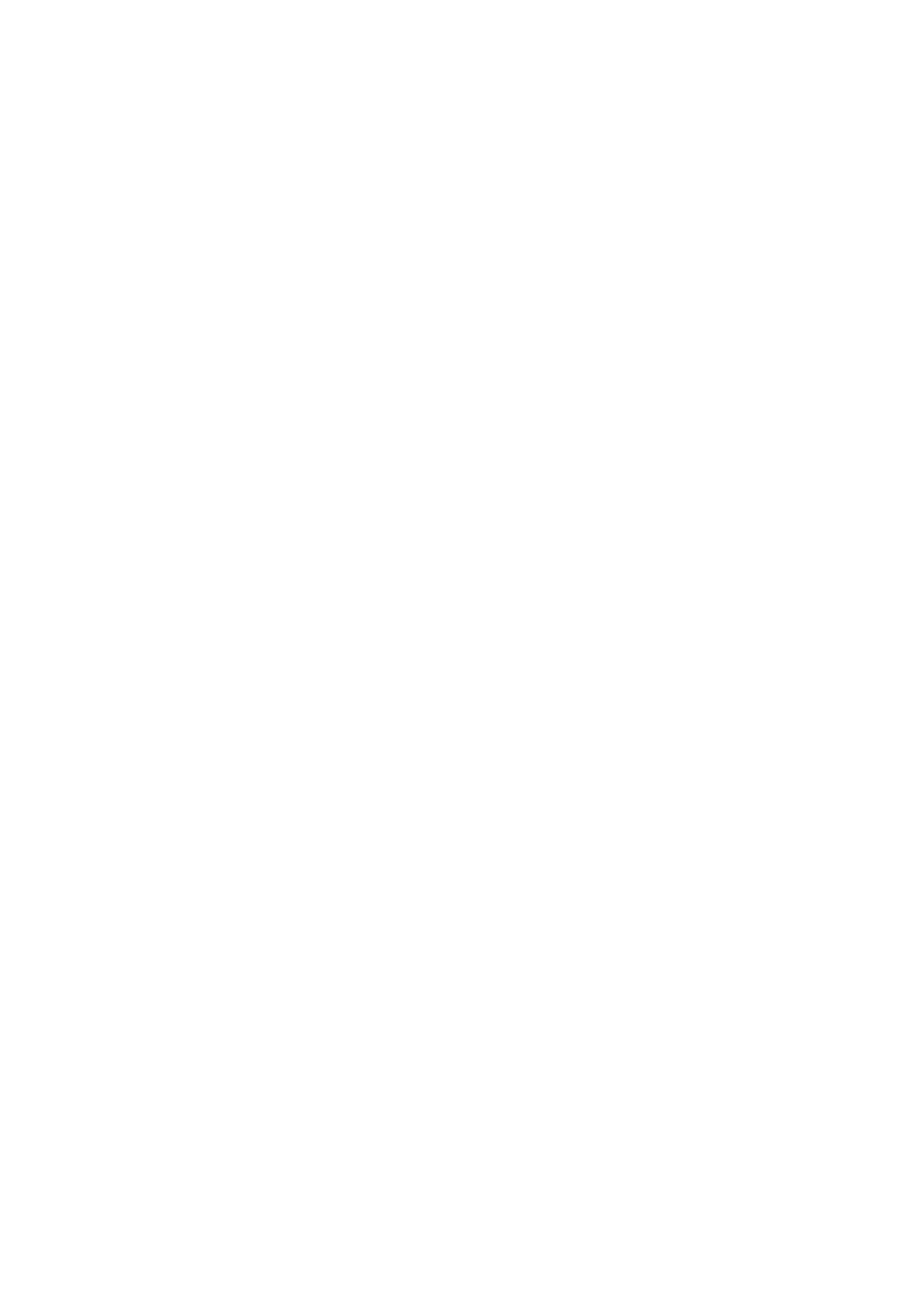# SERIOUSLY STRENGTHENING THE TAX-BENEFIT LINK 5

Working Papers 2015

Pedro Portugal | Pedro S. Raposo

March 2015 The analyses, opinions and findings of these papers represent the views of the authors, they are not necessarily those of the Banco de Portugal or the Eurosystem

Please address correspondence to Banco de Portugal, Economics and Research Department Av. Almirante Reis 71, 1150-012 Lisboa, Portugal T +351 213 130 000 | estudos@bportugal.pt



Lisbon, 2015 • www.bportugal.pt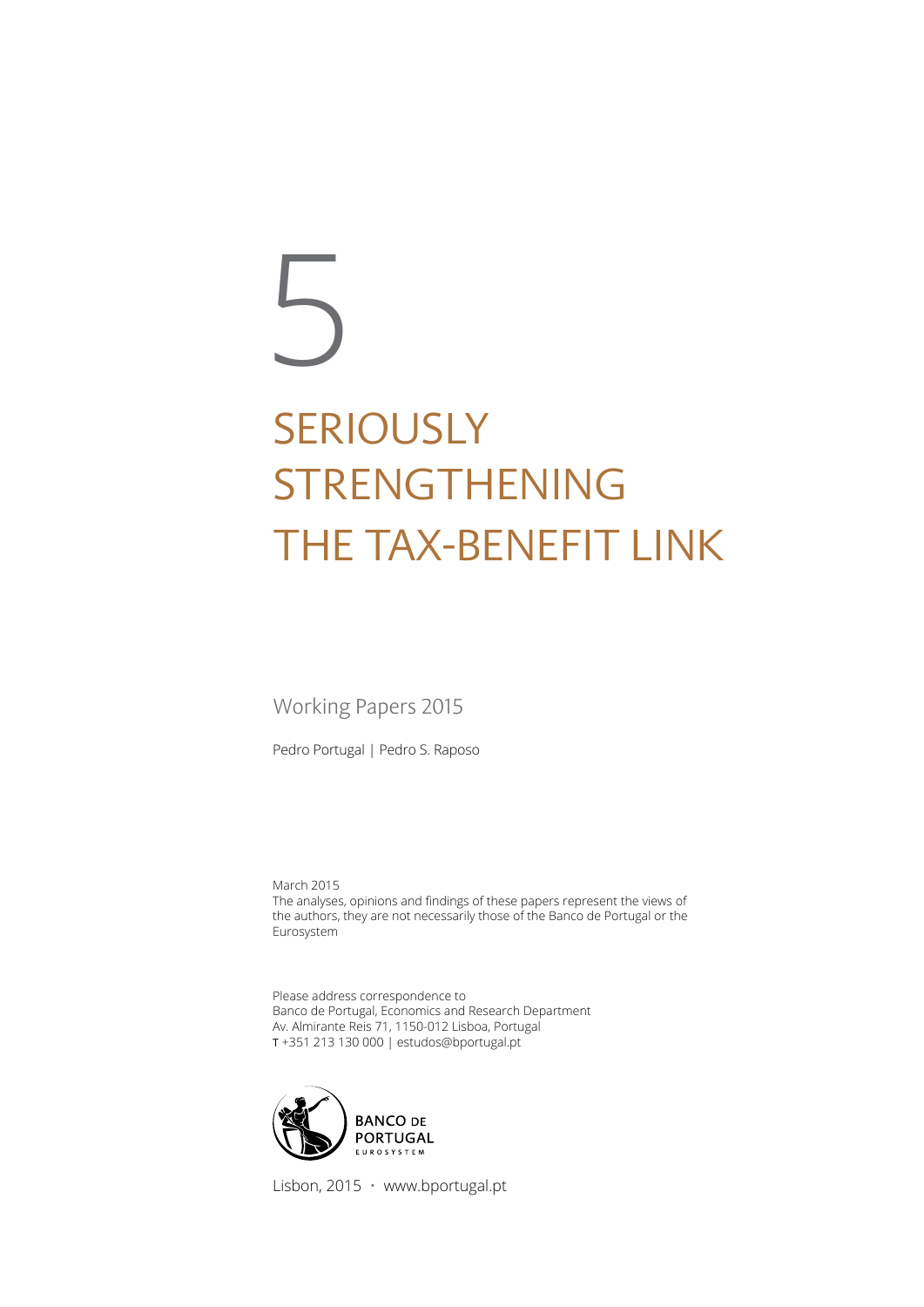WORKING PAPERS | Lisbon 2015 **•** Banco de Portugal Av. Almirante Reis, 71 | 1150-012 Lisboa **•** www.bportugal.pt **•**  Edition Economics and Research Department **•** ISBN 978-989-678-282-5 (online) **•** ISSN 2182-0422 (online)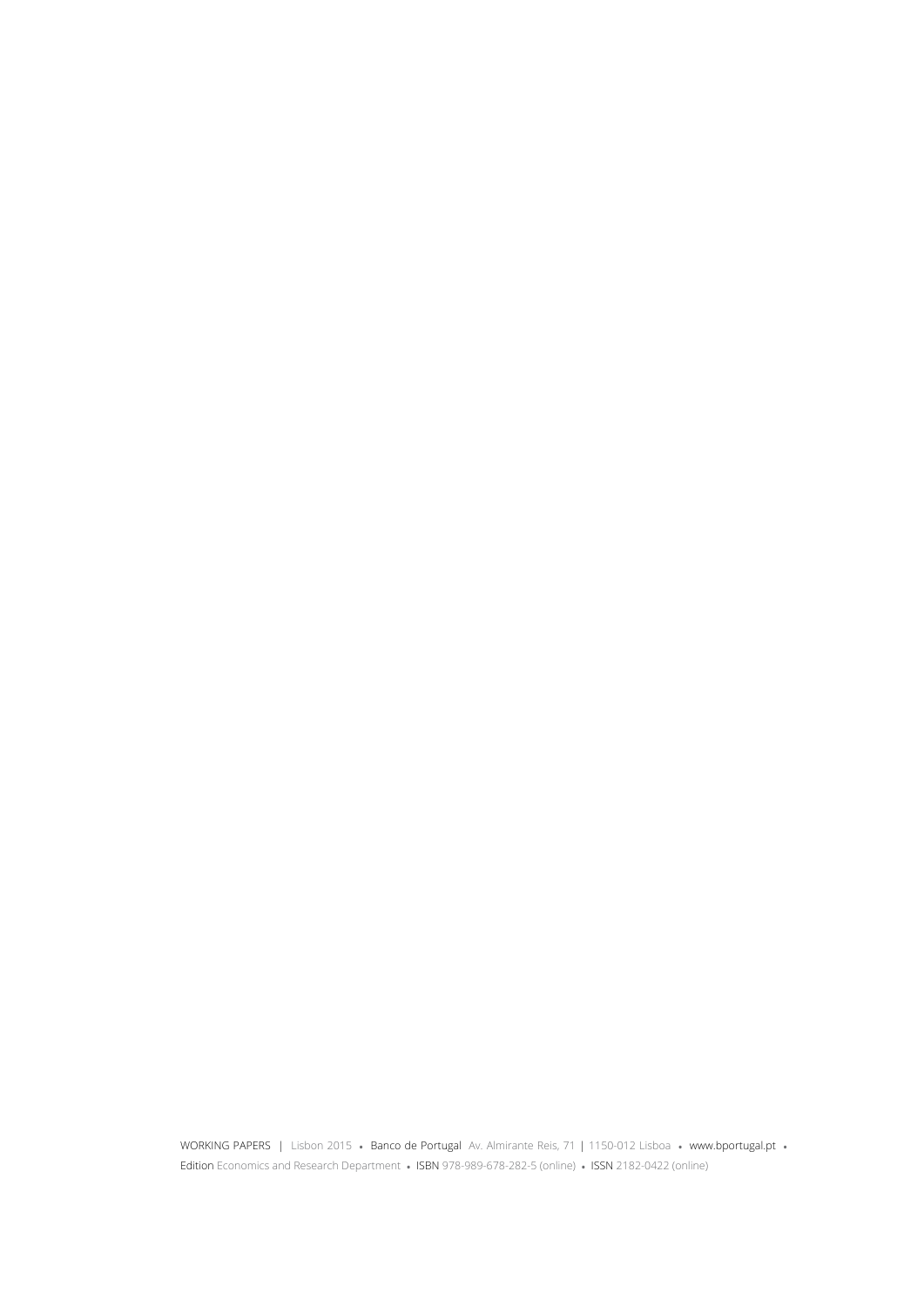## Seriously Strengthening the Tax-Benefit Link<sup>∗</sup>

Pedro Portugal<sup>†</sup> Pedro S. Raposo<sup>‡</sup>

#### Abstract

On January 1st 1994 Portugal introduced, for the first time, inflation indexation in the old-age pension formula. This change considerably decreased the uncertainty regarding the perception of the link between the stream of labor earnings and future pensions.

The effect of indexation was large and, by itself, increased the expected pension amount by 28% in real terms. Individuals appear to have reacted to the policy change: labor earnings increase significantly during the eligible years approaching retirement age.

Keywords: Pension policy reform, hours, earnings, tax-benefit link

JEL codes: J14, J26, J31

<sup>∗</sup>The authors are grateful for helpful comments and suggestions from Jan van Ours and José Varejão.

<sup>†</sup>Banco de Portugal, Universidade NOVA de Lisboa and IZA Bonn

<sup>‡</sup>Corresponding author. Tel.:+351 217214258; fax: +351 217270252. UCP - Catolica Lisbon School of Business and Economics; email: pedro.raposo @ ucp.pt . Pedro S. Raposo gratefully acknowledges financial support from the Portuguese Foundation of Science and Technology, FCT [SFRH/BD/21906/2005]. Part of this work was carried out while he was visiting the Bank of Portugal, whose support is gratefully acknowledged. We are grateful to the Portuguese Ministry of Employment for access to the data and thank Lucena Vieira for outstanding data and computational assistance.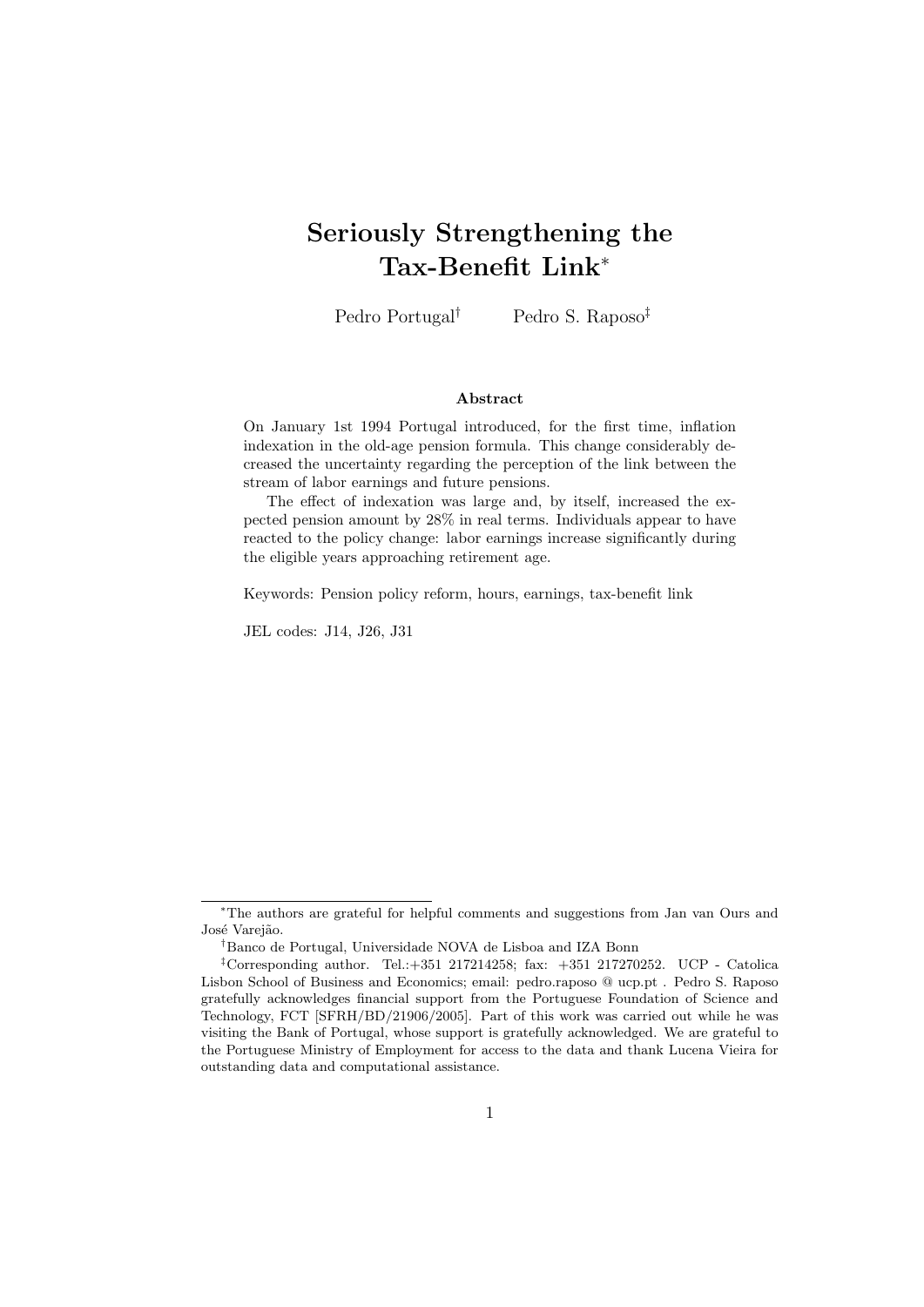#### 1 Introduction

A critical aspect in the discussion of the social security reform is whether individuals respond to the link between the social security taxes they pay and the retirement benefits they receive. The reaction of individuals to this link is influenced by the way they envision the future stream of benefits.

Feldstein (2005) argued that social security should be redesigned, strengthening the tax payers' perceptions of the link between taxes paid and future benefits, which is to say, by increasing the tax-benefit link. This might ameliorate the adverse effect that the public pension system has on working incentives. With an improvement of the tax-benefit link individuals understand more clearly that it is worth saving for retirement. In a social security context, a change in one's current earnings may represent an increase in one's future pension earnings. Once they perceive the link, workers might react to it.

The reform of the social security system that was introduced in Portugal on January 1st 1994 provides us exceptional conditions to evaluate the impact of a significant change of link between the taxes paid and the expectation of amount of pensions to be collected in the future. A critical element of this reform, one that substantially decreased the uncertainty regarding the definition of future pensions (by at least a half, in terms of the mean square errors of predicted pensions), was the inflation indexation of social security contributions that were eligible for the formation of pensions. Thus, from January 1st, 1994 onward the reference earnings became the best 10 real (deflated) yearly earnings out of the last 15 years, ruling out the previous formula in which the pension was determined by the best 5 nominal yearly earnings out of the last 10 years.<sup>1</sup>

The new formula is actuarially fairer than the previous one, in the sense that it closed the gap between what people paid to what they would receive. An important implication of this change was that it not only reinforced the link between contributions and benefits, but also made the social security system considerably more generous, increasing the average pension by 28 percent in real terms, simply as a consequence of indexation. Since under the new law an individual's perception of the link between current earnings and future pension is much clearer, one may expect a better command over the age-earnings profile, one in which the worker is aware of the relationship between that profile and the determination of his pension.

The contribution of this study to the literature is twofold. First, given the richness of information in the matched employer-employee dataset (Quadros de Pessoal), one can straightforwardly characterize the impact of the policy change on the definition of the pensions. Thus, for each worker it is possible to estimate his future pension. This calculation can be computed for both the pre- and post-reform period, providing us a clear picture of the empirical dis-

<sup>&</sup>lt;sup>1</sup>The number of years of contributions necessary to obtain a full pension also increased from 36 to 40 years.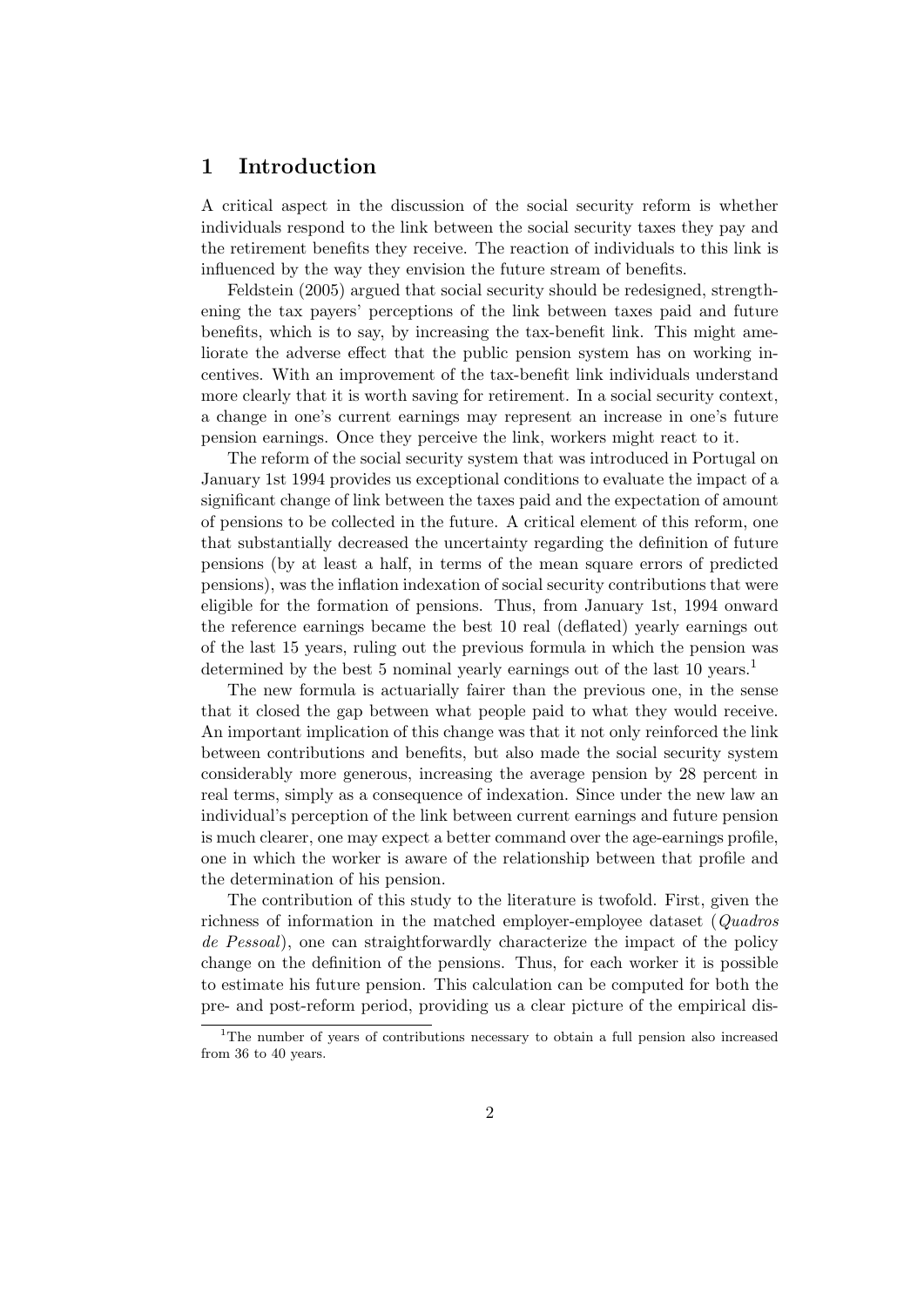tributions of the pensions over the two periods. And second, we should be able to disentangle the differences of the earning profiles as the workers approach retirement age, over the two distinct pension regimes. More specifically, in the present work we will assess whether individuals reacted to this change in policy by increasing their work effort, measured in terms of hours worked and labor earnings collected.

We take advantage of the characteristics of the Portuguese pension system, together with the matched employer-employee nature of the dataset, to design our identification strategy in a way that allows us to analyze this reform in a quasi-experimental setting: first, one identifies a clear group of affected individuals (the treatment group); second, one observes different intensities of impact of the policy change during the final years prior to retirement; and third, one can also follow a group of non-affected individuals (comparison group). For this last case, prime-age workers are used to control for a general (aggregate) trend in wages over the sample period.

The structure of the remainder of the article is as follows. In Section 2 a brief review of literature is given. Section 3 summarizes the institutional setting in Portugal, in terms of both social security and wage setting. Section 4 provides a description of the data used, and Section 5 presents the analysis of the effects on the pension distribution. Section 6 includes discussions of how individuals reacted at the intensive margin. Section 7 concludes.

#### 2 Earlier literature

In the study by Dominitz et al. (2003) the authors performed an intensive faceto-face survey to study how Americans perceive their benefits. They found substantial uncertainty and heterogeneity of beliefs. In general, however, individuals expect that the benefits level will not be reduced, even if some prefer to save through a private pension plan (Boeri et al. (2001)). Chan and Stevens (2008) used self-reported, employer reported, and Social Security Administrative data from the health and retirement study (HRS) to examine the relationship between the knowledge of retirement benefits and the individual response to those benefits. They found that individuals well-informed about their own pension plans are more responsive to pension incentives than the average individual. Feldstein (2005) favors an architecture of social security that strengthens the tax payers' perception of the link between taxes paid and future benefits.

Even if the tax-benefit link is perceived, individuals may not react to it, not because they do not see it, but because of specific behavioral reasons. Saving theory assumes that individuals are able to solve the optimization problem and it presumes that they have the necessary self-control to execute the optimal problem (Benartzi and Thaler (2007)). According to O'Donoghue and Rabin (2001), saving for retirement is very important, but procrastination leads indi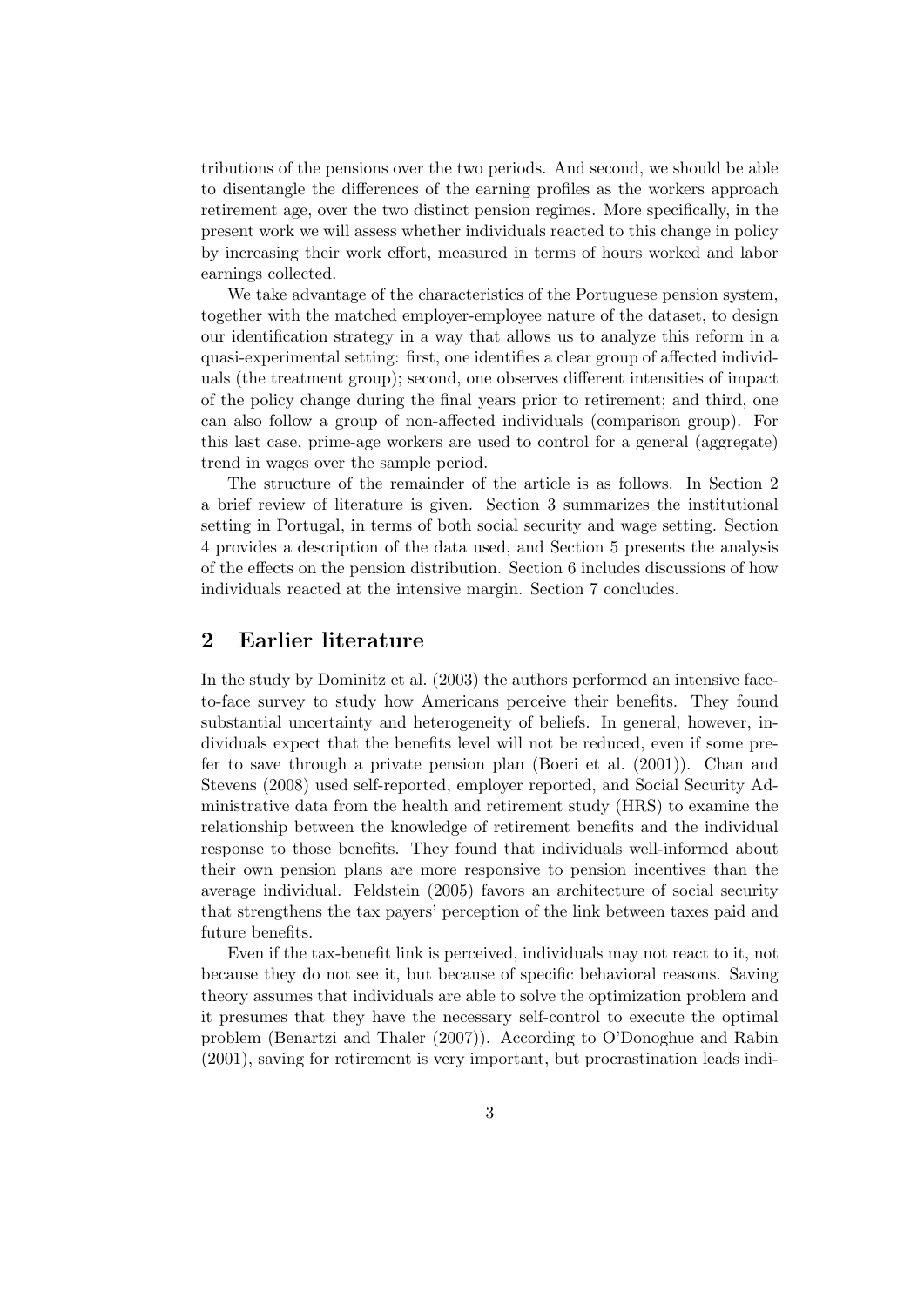viduals to do a very poor job at it. It is argued that they underweight outcomes in the distant future and overweight outcomes in the near future. (Lynch Jr. and Zauberman (2006)). Madrian and Shea (2001) analyze the 401K saving in the U.S. and find that the slope of the saving gradient with respect to age is positive, meaning that individuals postpone their decision to start saving for retirement, but once they start saving, they save at an increasing rate.

A branch of the empirical literature has focused on the impact of social security on labor supply, at both the extensive margin and the intensive margin. At the extensive margin, Gruber and Wise (2004) and Blöndal and Scarpetta (1999) suggest that in many countries pay-as-you-go systems generated a significant decrease in labor force participation among older workers. To analyze this phenomenon, Disney (2004) splits the pension contribution into a tax component and an actuarial (forced saving) component. He applies several within and across generation indicators to 22 OECD countries over selected time periods (1961, 1975, 1997). The results suggest that it is only the tax component of the contribution that tends to distort the employment decision. Fisher and Keuschnigg (2010) develop a model based on a pay-as-you-go system with taxbenefit link to investigate how pension reform might affect labor supply. They find that reforms that increased the tax-benefit link tend to stimulate labor supply at both the intensive and extensive margins.

Disney and Smith (2002) explore the abolishment, in 1989, of the earnings rule in the United Kingdom, using data from the Family Expenditure Survey from April 1984 to March 1994. According to the earnings rule, the basic pension was withdrawn at 50 pence per  $\mathcal L$  of earnings from  $\mathcal L$ 75 up to  $\mathcal L$ 79, and one  $\mathcal L$  for one  $\mathcal L$  thereafter. They explore the reform as a quasi-experiment, comparing changes in hours of men aged 65-69 and those of women aged 60- 64, before and after the reform. According to the authors, in reaction to the abolition of the earnings rule, older male participants raised their working hours by around four hours per week. They find a smaller effect for women (two hours).

Keuschnigg and Keuschnigg (2004) calibrated a general equilibrium with overlapping generations model, using data from the Austrian social security. Austria has increased the pension calculation reference period from the five highest earnings years, to the entire earnings history. The authors found that this change in policy had produced strong labor market effects. In particular, they conclude that workers increased their supply of hours by 4%.

Liebman et al. (2009) use U.S. data for individuals born in 1931 and 1941 taken from the Health and Retirement Study longitudinal survey linked to Social Security earnings records. They explore discontinuities created by changes in the benefit rules, and found evidence of an increase in the elasticity of hours with respect to the net-of-tax share of 0.42. They did not find, however, any significant relationship on the earnings elasticity with respect to the net-of-tax share.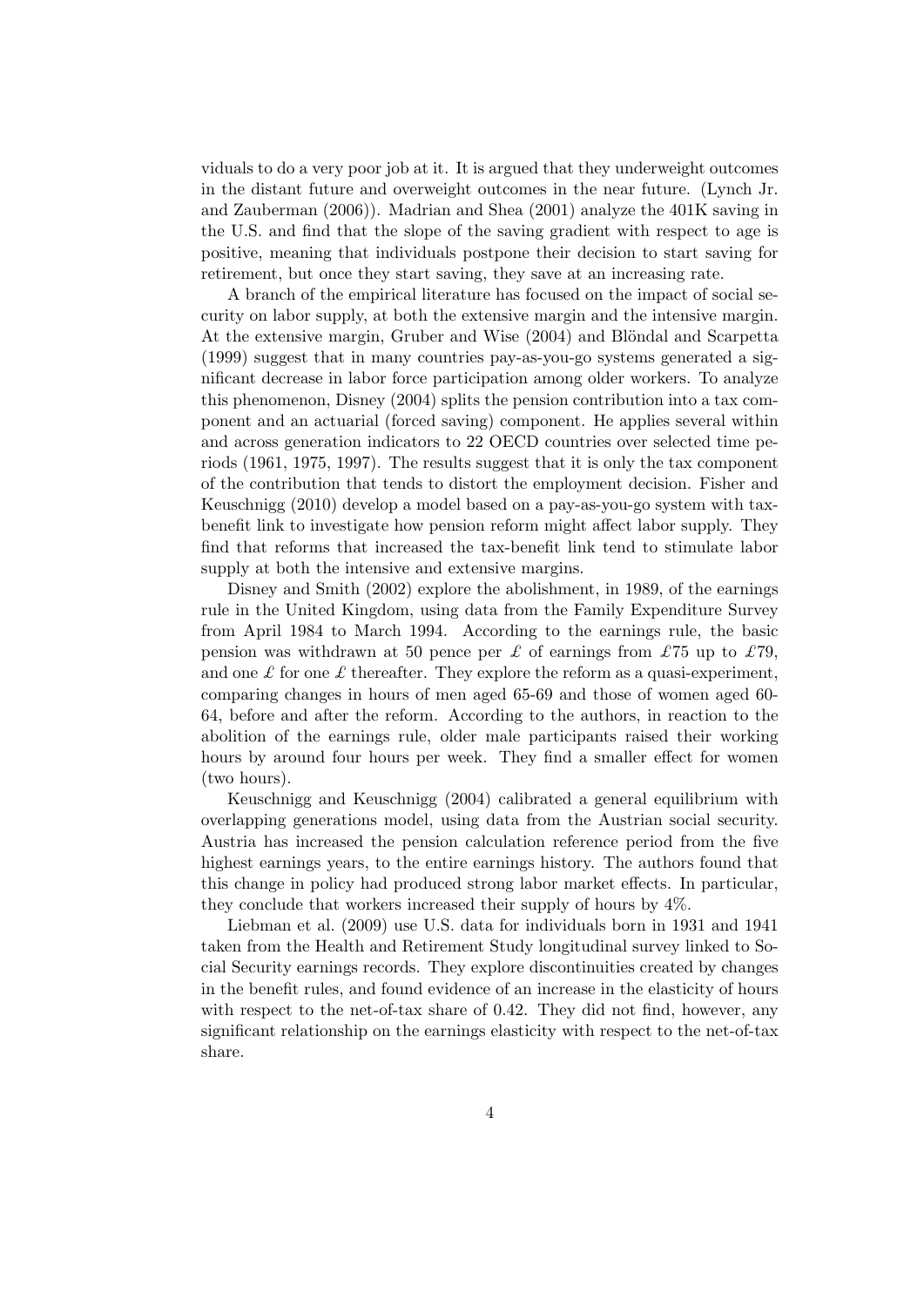#### 3 Institutional context

#### 3.1 Social security in Portugal

Social security in Portugal covers most of the employees in the private sector, including agricultural workers, the self-employed, and domestic help, and it is based on a pay-as-you-go system, in which current contributions are used to pay current pensions. Retirement is organized in a defined benefit system, that entitles the individual to a monthly pension calculated on accrued seniority at retirement, which is a weighted average of the labor earnings throughout a period in the person's working years.

In the general scheme, the employee pays a contributory rate of 11% of the gross wage, while the employer pays 23.75%. This contribution, in the form of a tax, entitles individuals to retirement, survivor, and disability pensions, as well as unemployment, health insurance, maternity, or paternity leave benefits.

Since 1984 and until 1993 the statutory retirement age was 65 for men and 62 for women, and the reference earnings to calculate the pension were the best 5 (nominal) yearly earnings out of the last 10 years. Following retirement, pensions were linked into inflation. The minimum entitlement contributory period was 10 years. Full retirement pension was only obtained after 36 years of contributive payments.

#### 3.2 The reform of the old-age pension system

A social security reform was implemented in Portugal (Decreto-Lei 329/93 ) with the goal of increasing the link between taxes and benefits. The 1993 law increased women's statutory retirement age from 62 to 65 years, raised the minimum entitlement contributory period from 10 to 15 years, changed from inflation non-indexed earnings based to inflation indexed pensions earnings based and changed the full old-age pension entitlement period from 36 to 40 years of contributive payments.<sup>2</sup> This law defined that from January 1st 1994 on, the reference earnings for the calculation of the pension took effect.

In the pre-reform period the reference earnings were the 5 highest annual labor earnings (in nominal terms) out of the last 10. The pension was calculated as  $P = W \times 2.2\% \times N$ , where P is the pension, W is the reference earnings (in nominal terms), and N is the number of years of contributions to the system, which was at least 36 for a full pension. The reference earnings were computed as the average earnings received in the eligible period.

Thus, in the post-reform period, the reference earnings became the highest 10 annual labor earnings (in real terms) out of the last 15. The pension was calculated as  $P = W_R \times 2\% \times N$ , where P is the pension,  $W_R$  is the reference

<sup>&</sup>lt;sup>2</sup>The retirement age for women increased by six months every year, until it converged in 1999 to the level of men. See Martins et al. (2009) for details on the impact of this particular reform.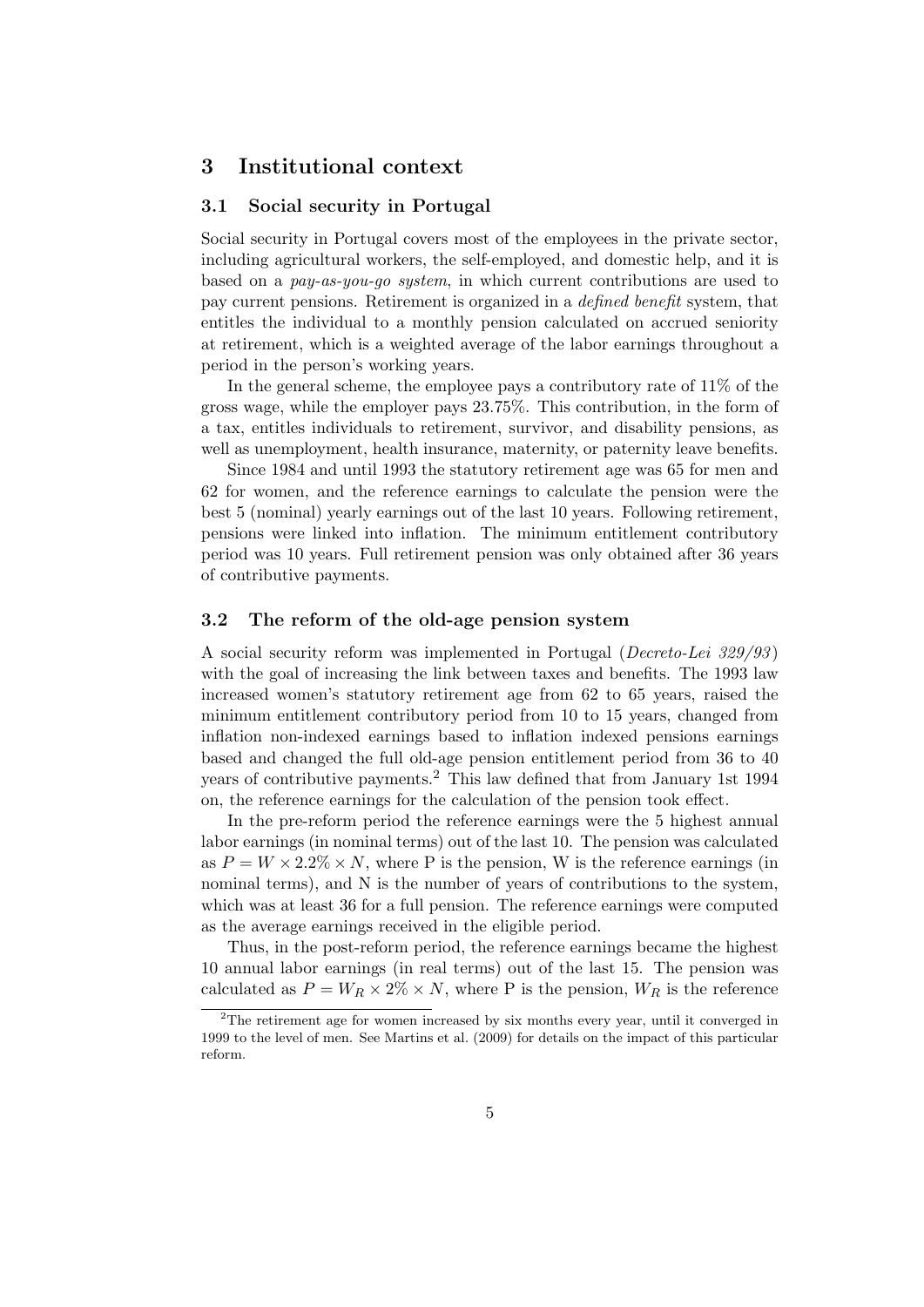earnings (in real terms) and N is the number of years of contributions to the system, which was at least 40 for a full pension. The reference earnings are computed as the average earnings received in the eligible period.

This new formula was implemented fully and immediately, which means that there was no transitory period. Benefit rules changed in an actuarial direction, while maintaining a pay-as-you-go system.

As mentioned above, in the pre-reform period, the reference earnings are the highest 5 annual nominal labor earnings out of the last 10. We call this period the pre-reform eligible period, and to the period corresponding to the worst 5 the pre-reform *non-eligible period*, meaning that the worst years are not used when calculating the pension. In the post-reform period the reference earnings are the highest 10 annual real labor earnings out of the last 15. We call the period corresponding to the best 10 years before retirement the postreform eligible period, and to the period corresponding to the worst earnings the post-reform non-eligible period. The reference earnings are computed as the average earnings received during those eligible periods.

Figure 1: Set-up of the analysis: Policy Illustration



Notes: This figure illustrates the pension policy. An individual that retires in 1993 is entitled to a pension that is calculated from the highest 5 nominal annual labor earnings out of the last 10. In the post-reform period, meaning after 1993, an individual that retires in 2008 is entitled to a pension that is calculated from the highest 10 real annual labor earnings out of the last 15. In the sample the retirement age varies between 55 and 65 years old.

Figure 1 provides a representation of the rules behind the analysis design. For a typical individual, who retires at the age of 65 in 1993, the eligible period would be the highest 5 annual nominal labor earnings between 1984 and 1993, and the non-eligible period would be the lowest 5 annual nominal labor earnings in the same last 10 years prior to retirement.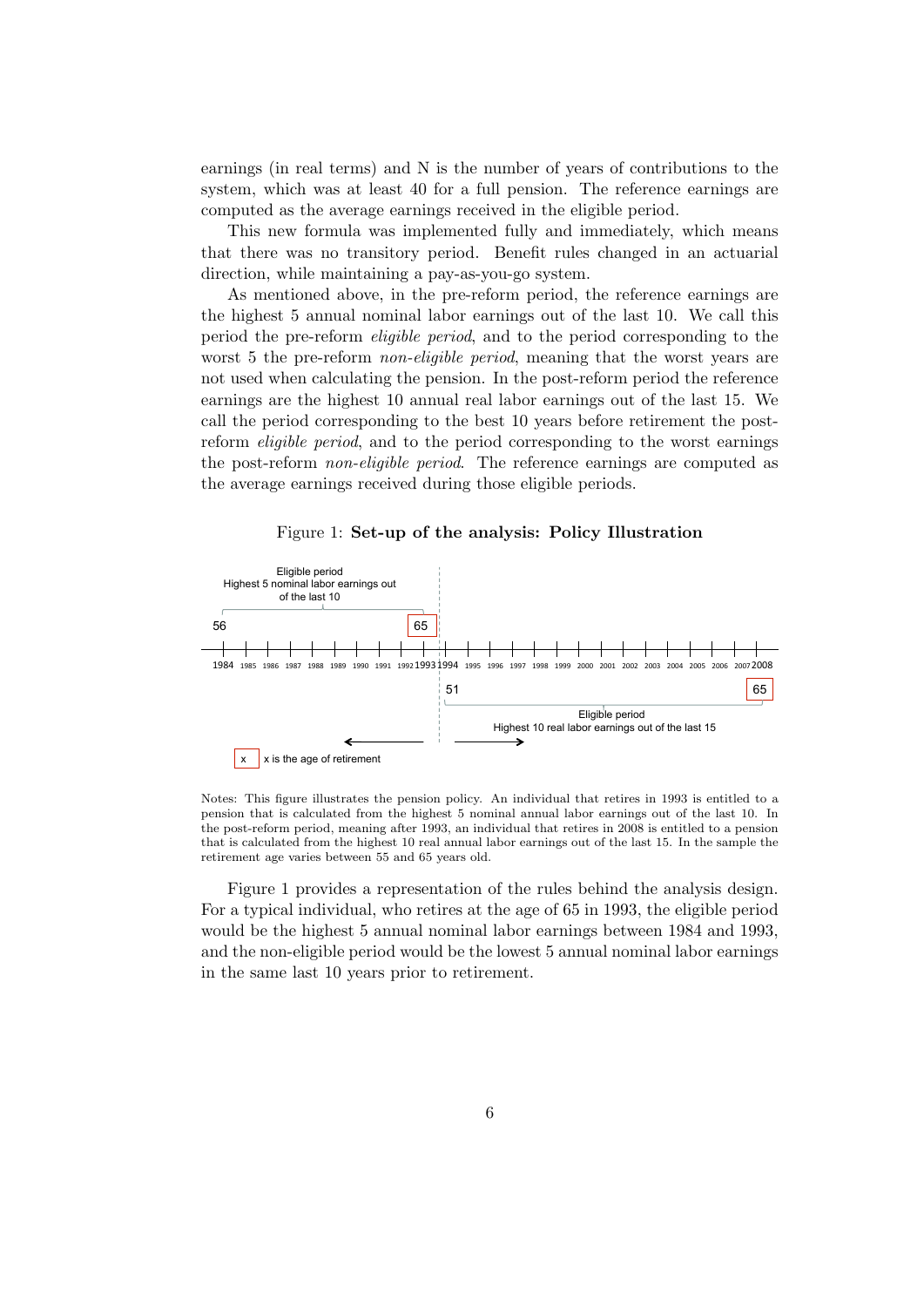#### 4 Data

In this study a longitudinal data set matching firms and workers in the Portuguese economy, called Quadros de Pessoal (QP – "Lists of Personnel") is used for the period 1984 until 2008. The data are gathered annually by the Ministry of Employment based on an inquiry that every establishment with wage-earners is obliged by law to fill in. Reported data cover all the personnel working for the establishment with at least one wage earner in a reference month (in March until 1993, and in October from 1994 on)<sup>3</sup>. Currently QP gathers information on more than 300,000 firms and 3 million workers. Given the mandatory nature of the survey plus the fact that these data cover all wage earners in the private sector, problems commonly associated with panel data sets, such as panel attrition, are considerably attenuated.

Reported data on the worker side include gender, age, schooling, monthly earnings (split into several components): base wages, regular bonus payments (e.g., seniority), non-regular benefits (profits distribution and bonus premia), and overtime payments. The information on earnings is reported by the employer, which is known to be subject to less measurement error than workerprovided earnings data. The firm data include information on region, industry, shipments, and size. A worker identification code based on a transformation of the social security number enables tracking him over time. In the current study the data set is limited to the population of male workers that are fulltime wage earners in the private non-farm sector who retire between 55 and 65 years old. A worker is considered to be retired if he is over 55 years old, leaves the sample, and does not return to the database. Female workers are excluded, as they were subject to other policy changes.

There are specific constraints pertaining to the surveys that must be mentioned. QP is available from 1984 on, which means there are only 10 years of data available before the new law was implemented. In order to avoid contamination of the sampling plan with the effects of the legislation existing prior to the 1993 law, we consider a post-reform period that is observed entirely after 1993. Since this law establishes a 15 year period of reference earnings for the calculation of the pension in the post-reform period, we select individuals who retired in the year 2008.

We consider several measures of earnings as outcome variables. The outcome variables are real earnings, real base wage, real total earnings, real hourly earnings, and total hours. Hourly earnings are computed as the ratio of total earnings to total number of hours. Total number of hours is the sum of normal hours and overtime hours. All earnings variables were deflated using the Consumer Price Index (see Appendix A for details).<sup>4</sup>

 ${}^{3}$ See Cardoso(2006) for more details.

<sup>4</sup>Appendix B gives a table with a summary of statistics of the key variables in the data set.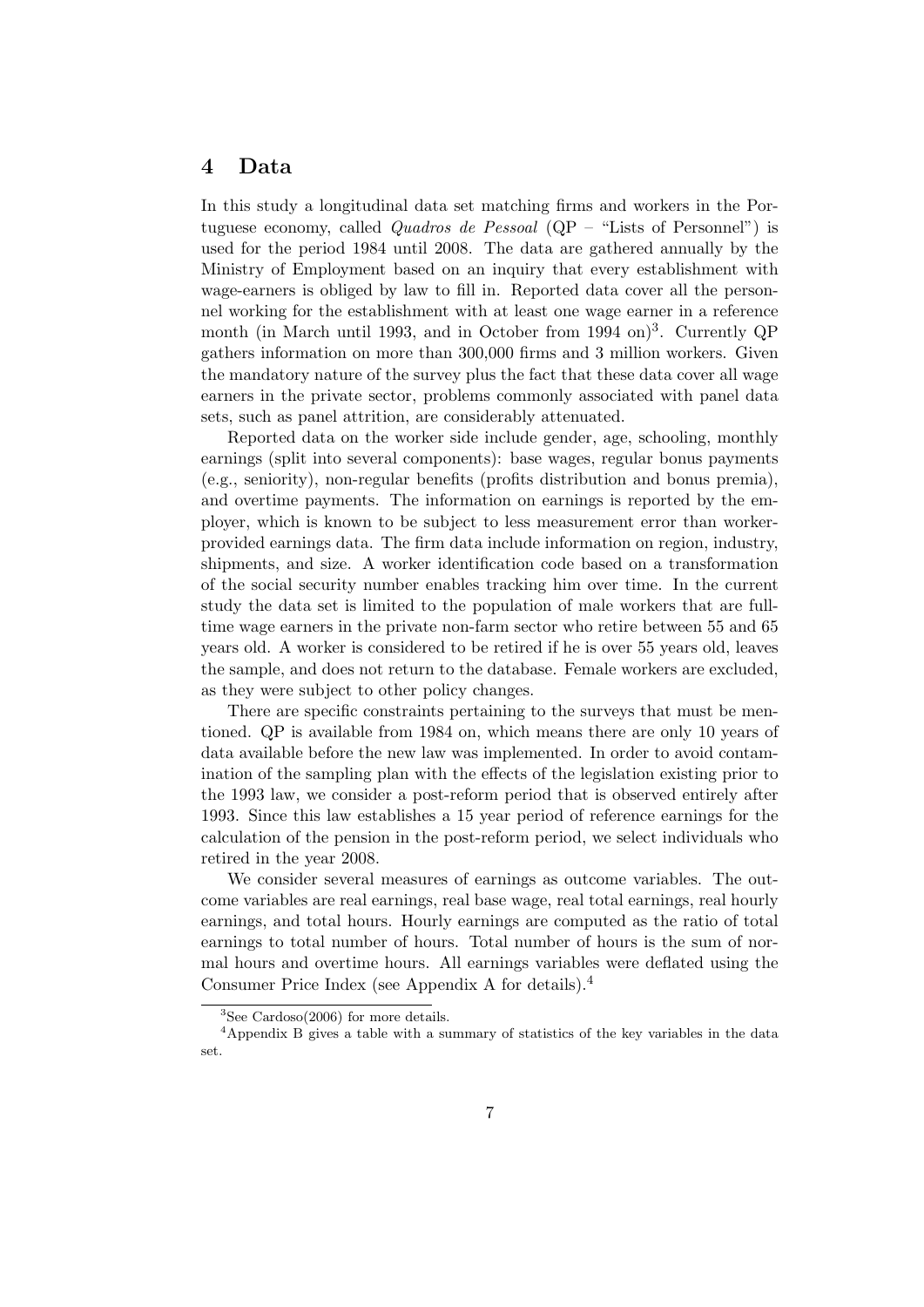#### 5 The impact of the reform on the pension system

In order to calculate the impact of the policy change on the social security system we look into the pension distribution calculated under both regimes. First, we compute the monthly pensions of individuals retiring in 1993 using the pre-reform rules. Second, we calculate the monthly pensions of individuals retiring in 2008 using the post-reform rules.

|                          | Pre-reform      | Post-reform     |      |
|--------------------------|-----------------|-----------------|------|
|                          | $(1984 - 1993)$ | $(1994 - 2008)$ | $\%$ |
| Mean                     | 565             | 912             | 61   |
| Coefficient of variation | 0.63            | 0.59            |      |
| P10                      | 288             | 437             | 52   |
| P <sub>25</sub>          | 355             | 512             | 44   |
| <b>P50</b>               | 454             | 674             | 48   |
| P75                      | 621             | 976             | 57   |
| <b>P90</b>               | 944             | 1633            | 73   |
| Minimum wage             | 376             | 426             | 13   |
| No. observations         | 7309            | 16023           |      |

Table 1: Monthly pensions summary statistics

Notes: This table shows summary statistics of pension values calculated according to the pre-reform rules and post-reform rules. In the pre-reform, pensions are calculated using individuals that retire in 1993 and in the post-reform, pensions are calculated using individuals that retire in 2008. Numbers are in euros (deflated using 2008 as base year). The last line is the average legal minimum wage in euros (deflated using 2008 as base year). The last column shows the growth between pre- and post-reform (%).

Table 1 provides the summary statistics of pension values. An individual retiring in 1993 would expect on average a pension of 565 euros. An individual retiring in 2008 would expect on average a pension of 912 euros. Results exhibit an increase in the amount of pensions along the entire distribution. The shift in the distribution affected all quantiles, from the lowest pension values to the individuals who would be entitled to the highest pensions. This shift means a very significant increase of around 61 per cent on average. The increase is higher on the right tail of the distribution. Figure 2 plots the simulated pension distributions summarized above. The distribution shifts clearly to the right. This represents a sizable increase in the values of pensions for the social security pension system.

These results do not reflect solely the policy change because they include the overall wage trend over this period. There is a 15 year time window between the post-reform observations and the pre-reform observations. One would expect that the overall wage level increased in 15 years. Thus, in order to identify the effects of this policy change, it is necessary to offset the wage trends throughout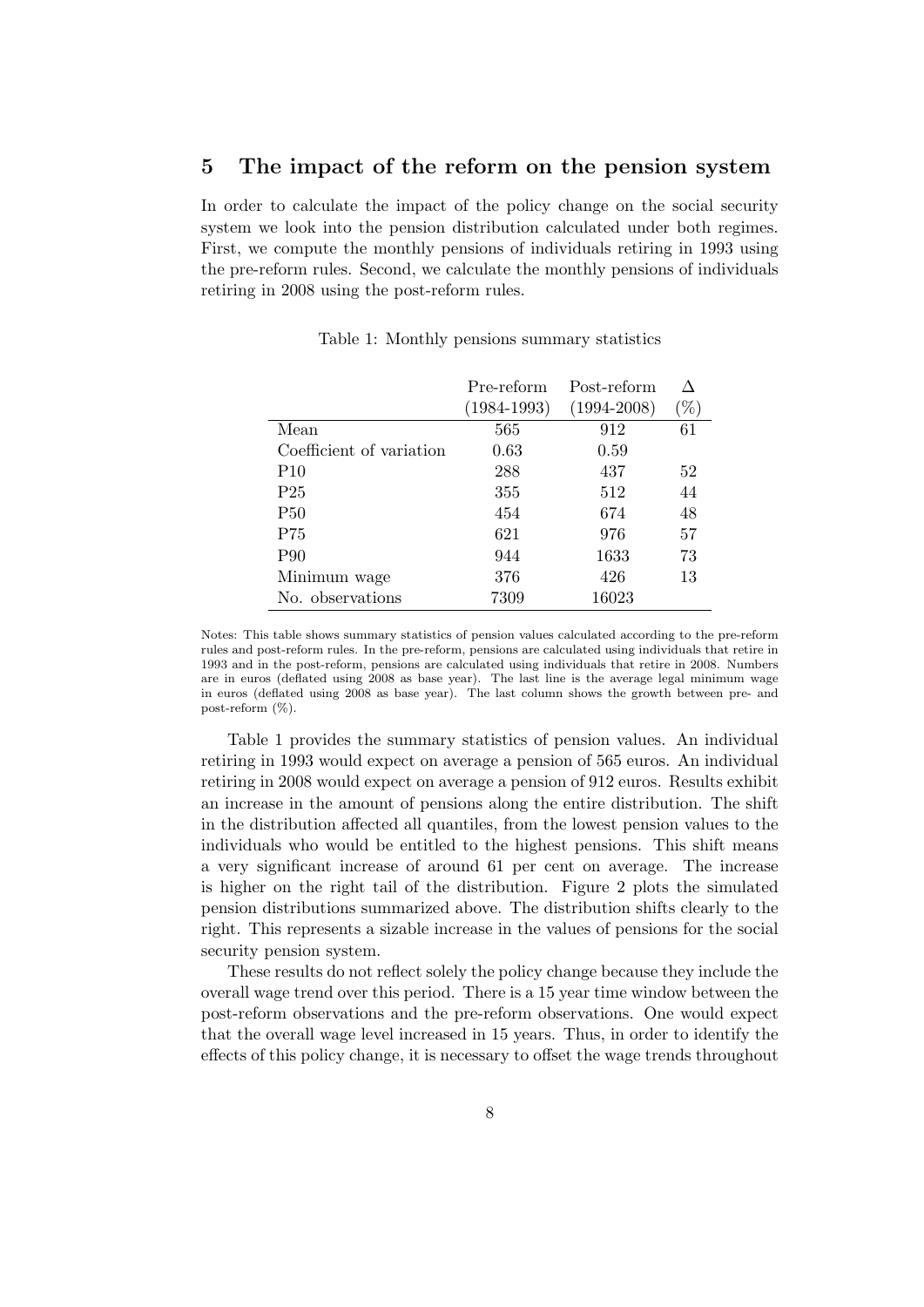



Notes: This figure shows the distributions for pensions calculated according to the pre-reform and the post-reform rules. Pre-reform distribution represents the computed pensions for individuals retiring in 1993. Post-reform distribution represents the computed pensions for individuals retiring in 2008.

the period.

In order to properly decompose the effects of this policy change, from this point on we will focus the analysis solely on individuals who retired in 2008.<sup>5</sup> We thus calculate the indexation effect and the period effect, by applying prereform rules and post reform rules. In other words, we simulate both pension regimes using the wage distributions that prevailed until  $2008<sup>6</sup>$  Table 2 presents the results of the decomposition exercise using information from individuals retiring in 2008. The total policy effect on the mean pension is computed to be 28% (computed as -3 plus 31% or, identically, -1 plus 29%). Column (a) represents the mean pensions using the pre-reform reference period (highest 5 out of 10) and column (b) represents the mean pensions using the post-reform reference period (highest 10 out of 15). In line (1) we use non-

<sup>5</sup>This allows us to use their information in either a 10 or 15 year reference period window without contaminating the sample plan with the ruling of 1993.

<sup>&</sup>lt;sup>6</sup>This is not trouble free. The 2008 wage distribution may have changed due to the pension law, as will be shown below.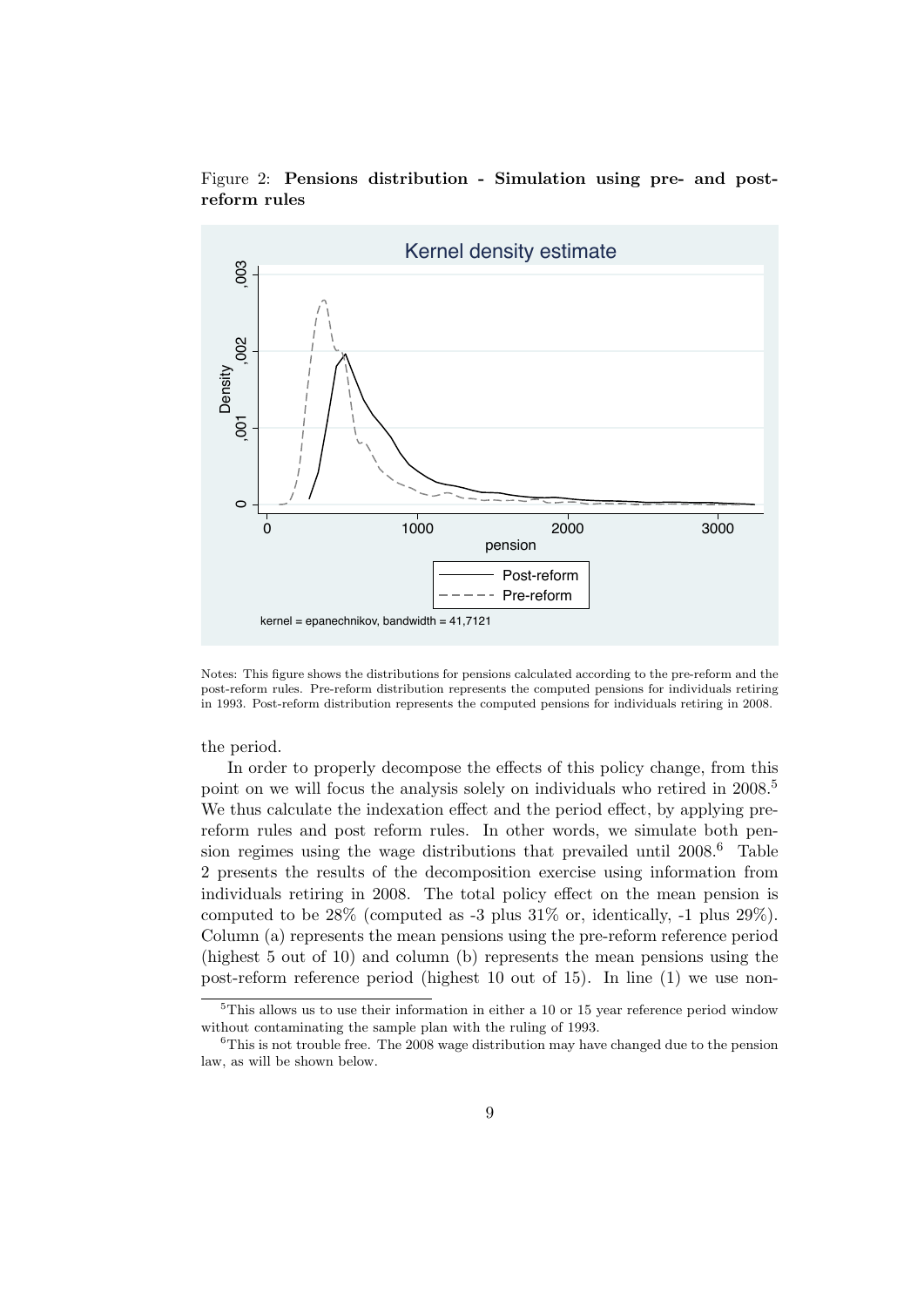indexed earnings as reference earnings and in line (2) we use indexed earnings as reference earnings. In line (3) we compute the difference between the level of pensions using the non-indexation (line  $(1)$ ) and the indexation (line  $(2)$ ) criteria. This provides a measure of the indexation effect. The indexation effect can be computed in two ways (using column (a) or column (b)). Regardless of the decomposition, the indexation effect is very large in both decompositions, 29% and 31%, respectively.

|                   |                   | 1999-2008<br>Pre-reform | 1994-2008<br>Post-reform | Period effect |
|-------------------|-------------------|-------------------------|--------------------------|---------------|
|                   |                   | reference period        | reference period         |               |
|                   |                   | (a)                     | (b)                      |               |
| Non-indexation    | (1)               | 716                     | 696                      | $-3$          |
|                   |                   | (0.78)                  | (0.72)                   |               |
| Indexation        | $\left( 2\right)$ | 921                     | 912                      | -1            |
|                   |                   | (0.62)                  | (0.59)                   |               |
| Indexation effect | %<br>(3)          | 29                      | 31                       |               |

Table 2: Simulation of the two pension regimes

Notes: a) This table shows the simulated values for the mean pension according to four different rules which allows decomposing the reform effect into an inflation indexation and a period effect. The decomposition is done using information from individuals that retired in 2008. b) Columns (a) and (b) represent the simulation of the pension using respectively the pre-reform (highest 5 out of the last 10) and post-reform reference period (highest 10 out of the last 15). Column (c) displays the percentage change between the two rules. c) Rows (1) and (2) represent the simulation of the pension using the non-indexation and indexation criteria to choose the eligible wages, respectively nominal and real values. Row (3) represents the simulated indexation effect which we computed as a percentage change in pensions moving from non-indexation to indexation rule. d) Standard deviation is in parentheses.

The last column in Table 2 shows the difference between columns (a) and (b) and represents the period effect. The period effect, that is, the change in the value of the pension implied by extending the reference period, accounts for a decrease of the pension mean of  $-1\%$  or  $-3\%$ . Thus, the indexation effect is considerably more important in explaining the change of pension in 2008.

Overall, between 1993 and 2008, pensions increased 61% on average. About half of this increase is generated by the overall wage trend during this period. Indexation explains almost all of the remaining 28% change.

Figure 3 shows the distribution of pensions in 2008 for the same decomposition exercise illustrated in Table 2. The increase of the pension mean is due mainly to the indexation effect. Using the post-reform reference period (black lines) the indexation curve has a clear shift to the right (positive and significant indexation effect) and there is no clear change in the shape of the distribution. Using the pre-reform reference period (grey lines), a positive and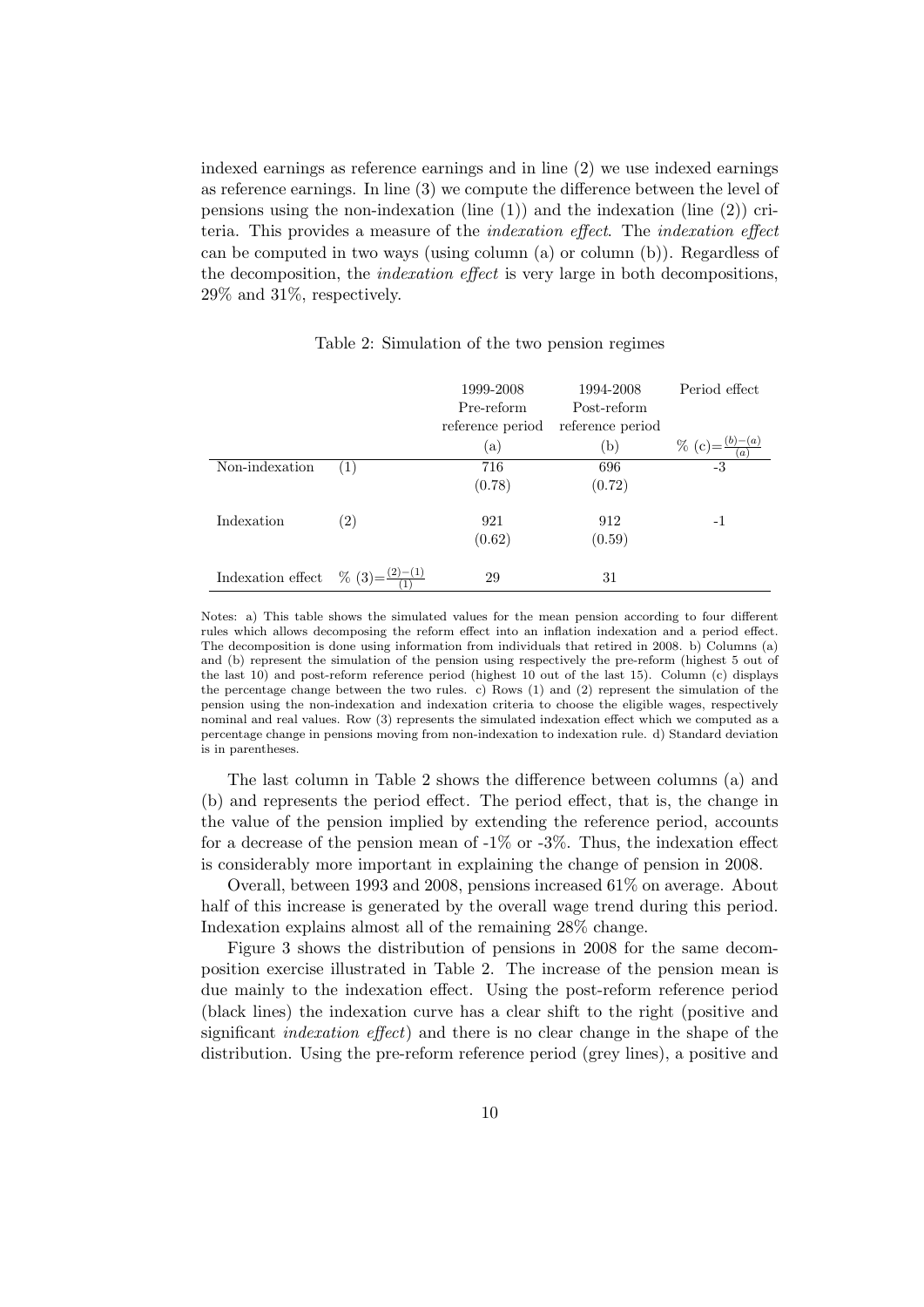

#### Figure 3: Pensions distribution - simulation

Notes: This figure shows the distributions for pensions calculated for individuals that retire in 2008 using the pre-reform and post-reform reference periods. Non-indexation and indexation criteria represent the computed pensions for individuals applying respectively the nominal earnings rule and the real earnings rule.

significant indexation effect is also observed. The change in the shape of the distribution of the pensions is also notable. It is clear that the 5 out of 10 rule generates a less dispersed pension distribution.

The indexation effect is represented in the shift between dashed and bold lines. The period effect is observable by comparing within the dashed or the bold lines, meaning that we are comparing the situation applying the pre-reform reference period with the situation where the pension calculation applies the post-reform reference period.

The period effect results are less clear-cut. The period effect moved the distribution slightly to the left while also slightly decreasing the dispersion around the mode. The results of the analysis clearly indicate that the indexation effect dominates. It moved the distribution to the right and it is the main element driving the decrease in the dispersion of the pension distribution. The coefficients of variation reported in Table 2 confirm that the decrease in the dispersion is due mainly to the *indexation effect*. Indexation made the amount of the pension significantly more predictable. One way to measure the reduc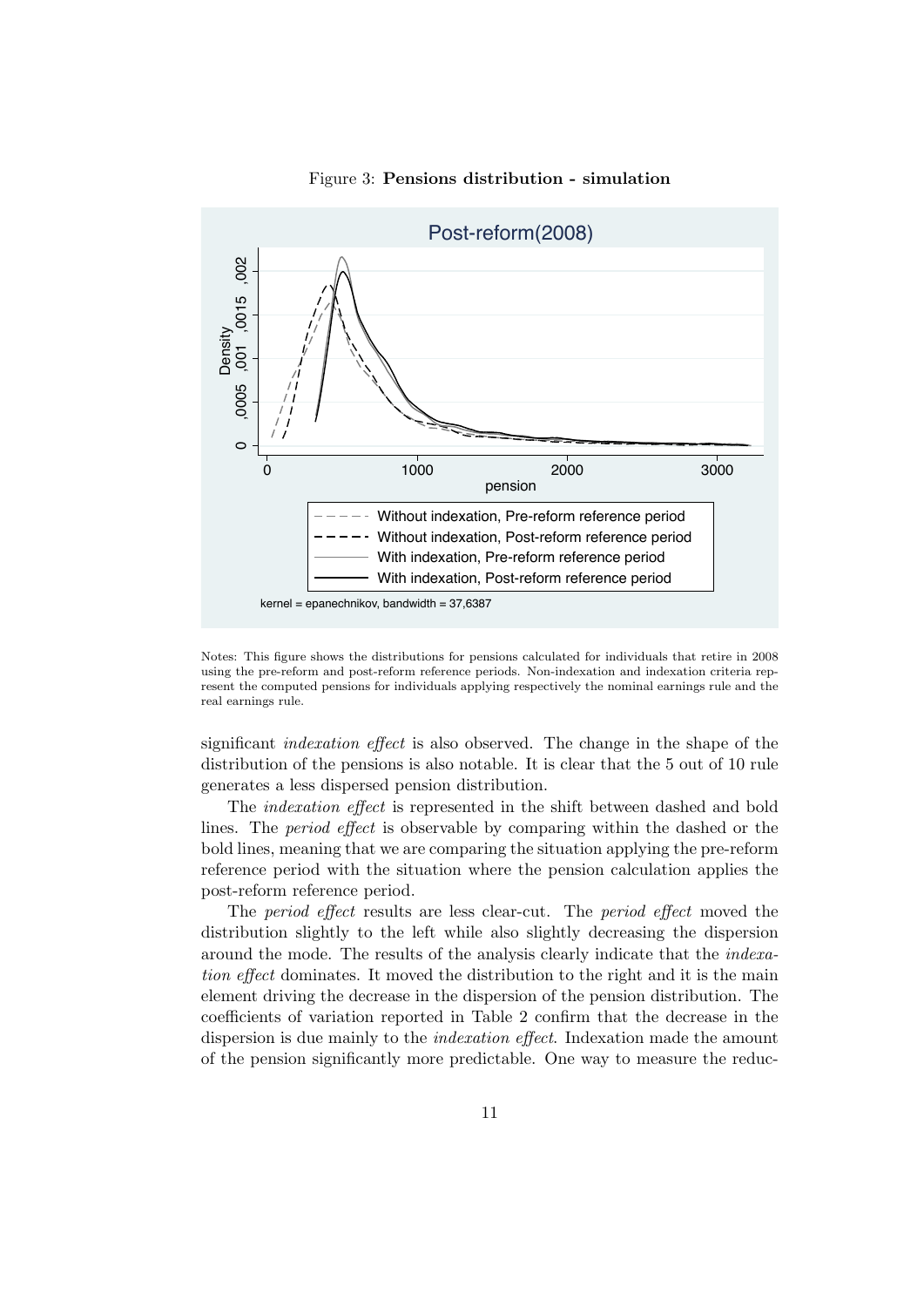tion in the uncertainty of the amount of the pension is to regress pensions on wages. The unexplained variance in the pre-reform period regression is 6479 and in the post-reform period it became 3290. Thus, uncertainty was reduced by half.

In a nutshell, changing the reference period had a much lower impact than changing the indexation. The impact is clear not only at the mean, but also along the whole pension distribution. The period effect decreases dispersion and the indexation effect increases the mean of pensions and reduces even further the dispersion of pension values.<sup>7</sup>

#### 6 The time profile of earnings and hours adjustment prior to retirement

In this section we address the following question: do workers react to changes in the tax-benefit link by increasing their labor earnings near the age of retirement?

In labor economics much attention has been given to the effects of the incentives at the workplace on the worker's effort. In this section we study the improvement of the tax benefit link as an incentive to increase earnings. In the context of this study there are at least three mechanisms enabling workers to obtain higher earnings at the end of their contributions career. First, a promotion scheme can be used as an incentive or reward to those individuals who perform well on a job. Suppose that the promotion premium or the promotion probability depends on the performance of the worker. By increasing effort, the kind that increases productivity, the worker is promoted. This in turn leads to higher earnings. Second, firms and workers have incentives to collude through a plan that would increase earnings in order to increase workers' pensions.<sup>8</sup> This can be partly explained by selective attrition from employment (Boeri and Van Ours, 2008, p. 134). The most productive workers are most likely to be the last to retire, and the firm might thus collude with the workers as a way to compensate long-term high productivity and the dedication to the firm. In Portugal there is anecdotal evidence that some firms increase a worker's last year earnings (which, under the 1993 rules, represents 1/10 of the pension) in order to increase the pension of the worker. Third, under a scheme of deferred compensation, workers are paid below their marginal productivity in the first years of the contract and then paid above it during the latter part of their career. This produces an earnings profile that is upward sloping with age. This differed scheme discourages workers from shirking and it self-selects matches in which both workers and firms seek to engage in long-term relationships. As a consequence of the improvement of the tax benefit link, such a plan would be

<sup>7</sup>The inflation rate was on average 13.5% and 3.1% respectively in the pre-reform period (1984-1993) and post-reform period (1994-2008).

<sup>8</sup>See (Lazear, 1998, p. 430) for collusion in the presence of portability on pension plans.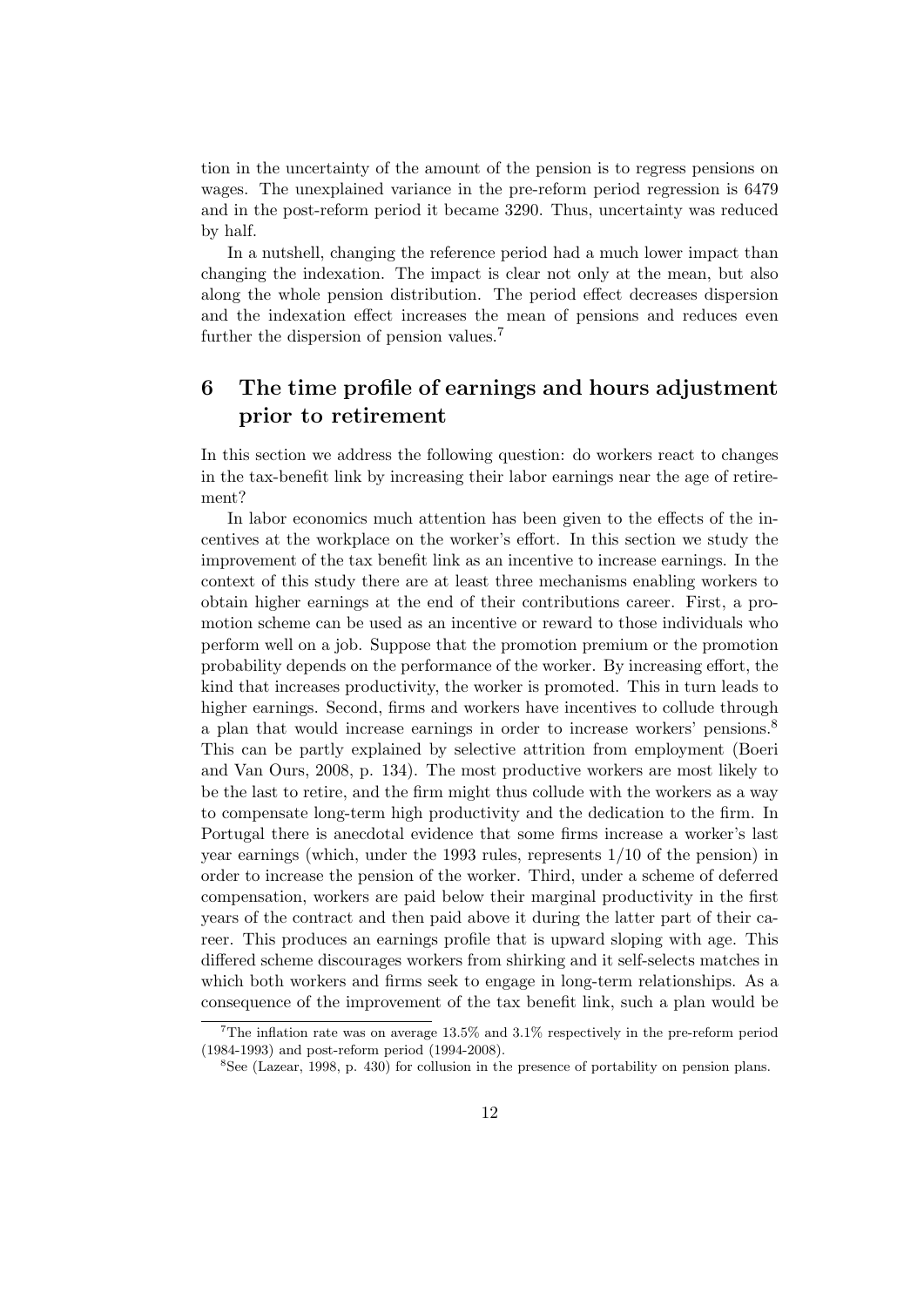interesting for both the worker and the firm. In this context, one would expect to observe an increase in earnings over the last working decade.

The 1993 reform offers a setting that allows for comparing workers that retired under the new policy system with workers that retired under the old pension system. The distinct factor in the analysis performed in this section is that we will use the same 10 year sample plan prior to retirement for both preand post-reform periods. This means that we employ the sample of individuals retiring in 1993 to obtain the effect under the pre-reform period, and individuals retiring in 2003 to reveal the effect under the post-reform period.

#### 6.1 Set-up of the analysis

Individuals in an earnings based pension system know that their pension level is related to their earnings, and know that if they increase their earnings during the eligible period this will have an impact on the final pension level. So, if there is a response to the social security tax, it can be detected by comparing the old reference period, meaning the last 10 years of earnings, in the pre-reform and post-reform regimes. However, making this comparison fails to control for aggregate changes due to macroeconomic trends or shocks, in particular, wage trends.

A feasible solution to this problem is to use prime-age male individuals' earnings as a control. The sample of prime age individuals group is constructed in the following way. We select them if they are between 35 and 45 in the year 1993 and 2003. These are the same years of retirement of the retired workers. After we identify them we add information on their wages for the previous 10 years. This design of the sample allows us to have individuals in a given year with different ages (age effect), and it allows us to have individuals with the same age in different years (calendar year effect).

In this exercise the goal is to observe how individuals respond to the policy. It is interesting to know if the highest earnings are concentrated in the last years prior to retirement or if they start changing at the beginning of the eligible period.

To evaluate the effect of the policy change we estimate the following specification:

$$
Y_{i,t} = \lambda_t + \theta \, ret_{i,t} + \alpha \, post_t ret_{i,t} + \beta X_{i,t} + \epsilon_{i,t} \tag{1}
$$

The dependent variable  $Y_{i,t}$ , represents alternately the base wage, total earnings, hourly earnings, and total hours for individual  $i$  in the period from 1984 to 2003.  $ret_{i,t}$  is an indicator for an individual i retiring (in 1993 or 2003).  $post_t$  is an indicator for the post-reform period, 1994-2003.  $post_tret_{i,t}$  is the indicator for the individual that retires in 2003.  $X_{i,t}$  is a set of characteristics of the worker (age, tenure, and education) and the firm where he works (firm size and industry), and  $\lambda_t$  represents the conventional calendar year fixed effects, while  $\epsilon_{i,t}$  is an error term.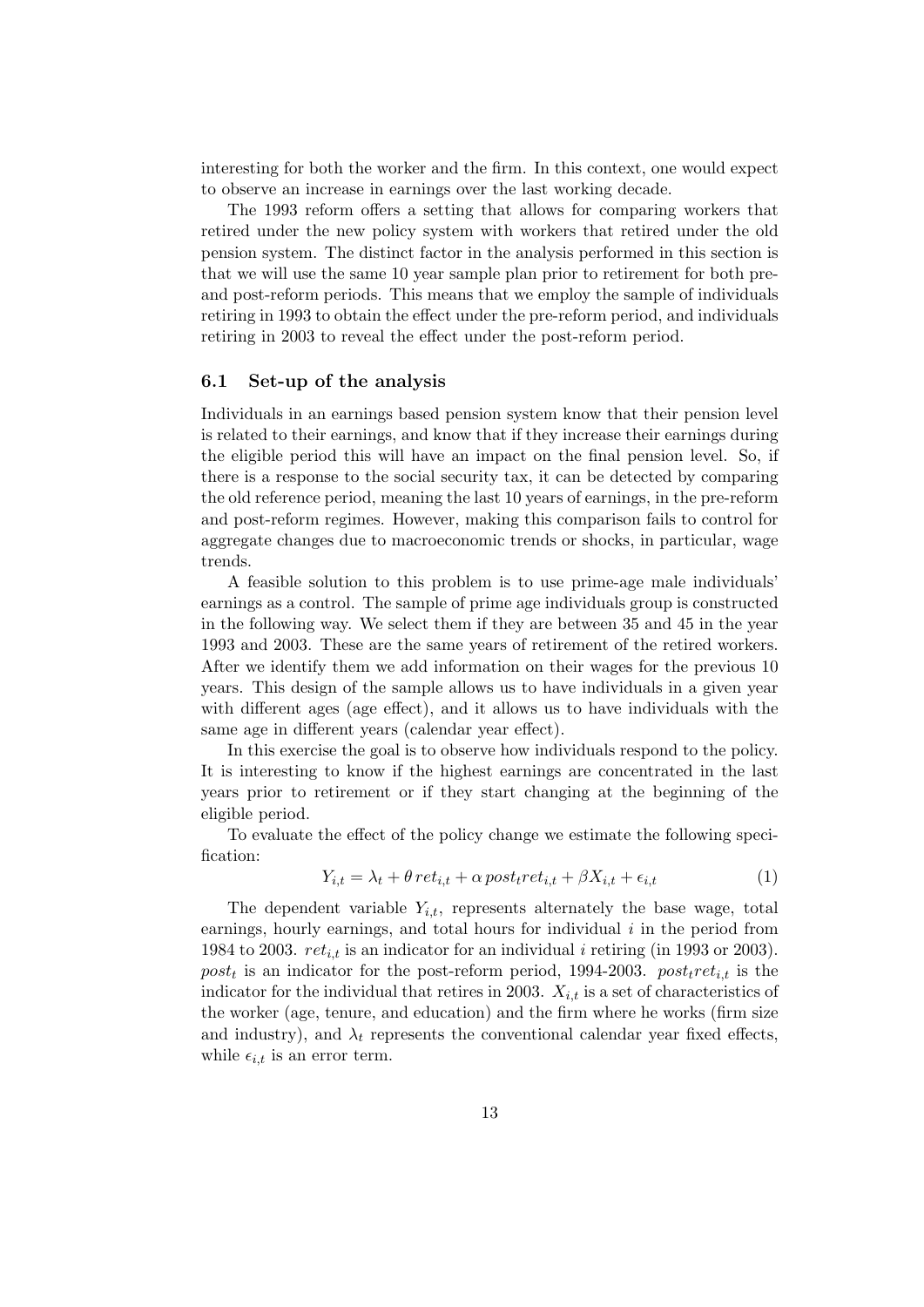The parameter of interest is  $\alpha$ , which measures for each labor market outcome the reaction prior to retirement in the post-reform period in comparison with the pre-reform period, after withdrawing the effect of prime-age earnings profile. Under the null hypothesis that the policy change does not affect earnings near retirement,  $\alpha = 0$ . There is a policy effect if  $\alpha > 0$ , which indicates that individuals have increased their capability to command higher earnings near retirement.

#### 6.2 Preliminary evidence

In Figure 4 we contrast the age-earnings profiles of prime-age and retiring workers in the pre-reform and post-reform periods. In both periods wages increase at higher rates for prime-age individuals as is expected from ageearnings profile where earnings increase at decreasing rates. This is the reason why the gap between retiring and prime-age workers decreases over time (panel a)). It is worth noting that after the pension reform the earnings of retiring workers declined at a much slower pace in comparison with the pre-reform period. This outcome, that is, the change in the earnings profile approaching retirement (in relative terms), is more clearly shown in panel b), which lies behind the regression model to be presented below. Accordingly, a positive increasing profile throughout the 10 years prior to retirement, most notably in the last 4 years prior to retirement, is shown in the same panel.

#### 6.3 Discussion of the regression results

To analyze the impact of pension reform on chosen labor market outcomes we compare the behavior of individuals in the last 10 years prior to retirement in the post-reform period with that in the pre-reform period, after accounting for the evolution observed for prime-age workers. First, we examine the change in retiring workers' real total earnings relative to prime-age workers' real total earnings, in both the pre-reform and post-reform periods. Table 3 reports the regression estimates of the parameters of equation  $(1)$ .<sup>9</sup> We shall use different labor market outcome measures, such as base wage (column 1), total earnings (column 2), hourly earnings (column 3), and total hours (column 4). The conventional determinants of wages in the Mincer functions have been considered: schooling, age, tenure, firm size, and industry indicators. We include here a brief discussion of the relevance of including these controls. Theory dictates that the rate of return to education is positive at a diminishing rate per incremental year of schooling (Becker (1993)). Earnings generally rise with age at a

<sup>&</sup>lt;sup>9</sup>However, if wages affect the retirement decision, reverse causality may be an issue. Fortin et al. (2011) suggest that in the presence of two groups A and B even if there is a reverse causality problem, the difference in difference should solve the problem as long as the correlation is the same between the two groups. Although it seems plausible to believe that this would be the case in the present study there could be a simultaneous decision being made due to the policy change.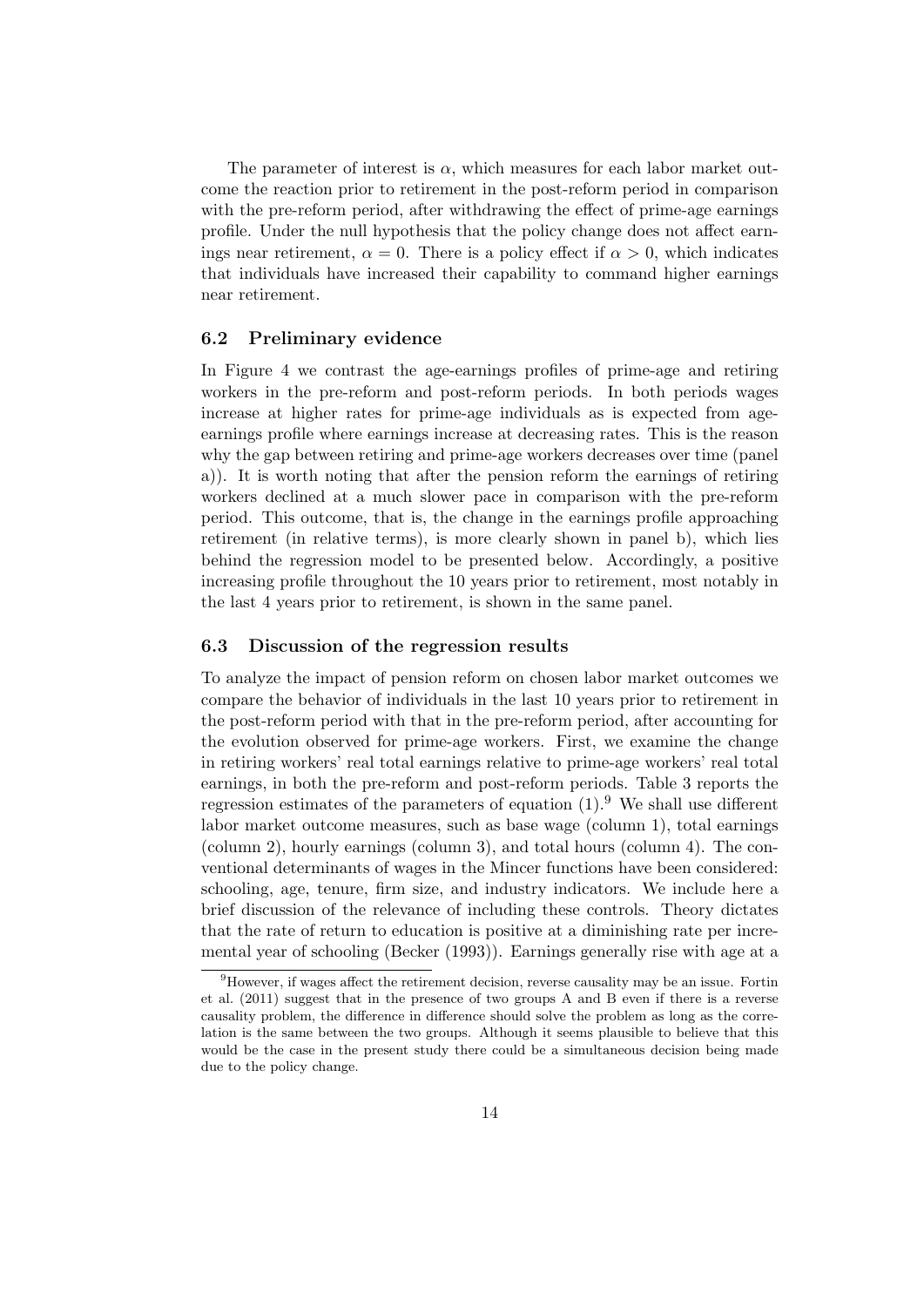

Figure 4: Changes in the age-earnings profiles (pre-reform versus post-reform)

(a) Real total earnings age-gap in the last 10 years



(b) Real total earnings change

Notes: This figure shows in panel a) the difference (in percentage points) between retiring workers' real total earnings in the last 10 years prior to retirement and prime-age workers' real total earnings. The pre-reform period (post-reform period) difference is shown in the dashed line (bold line). In panel b) this figure shows the vertical distance (in percentage points) between the two lines exhibited in panel a). In both panels, on the horizontal axis, "10" represent the first year of the 10 years, respectively 1984 and 1994.

decreasing rate and it is expectable that earnings increase with tenure. There are different reasons to expect this effect of tenure on earnings. This effect might be due to on-the-job specific training investment or to the job match hypothesis, meaning that individuals who remain with a firm for a long period are those who have found a job which matches their interests. It is generally found that large firms pay more for equivalent workers than do small firms (Oi and Idson (1999)). The inter-industry wage differentials that exist among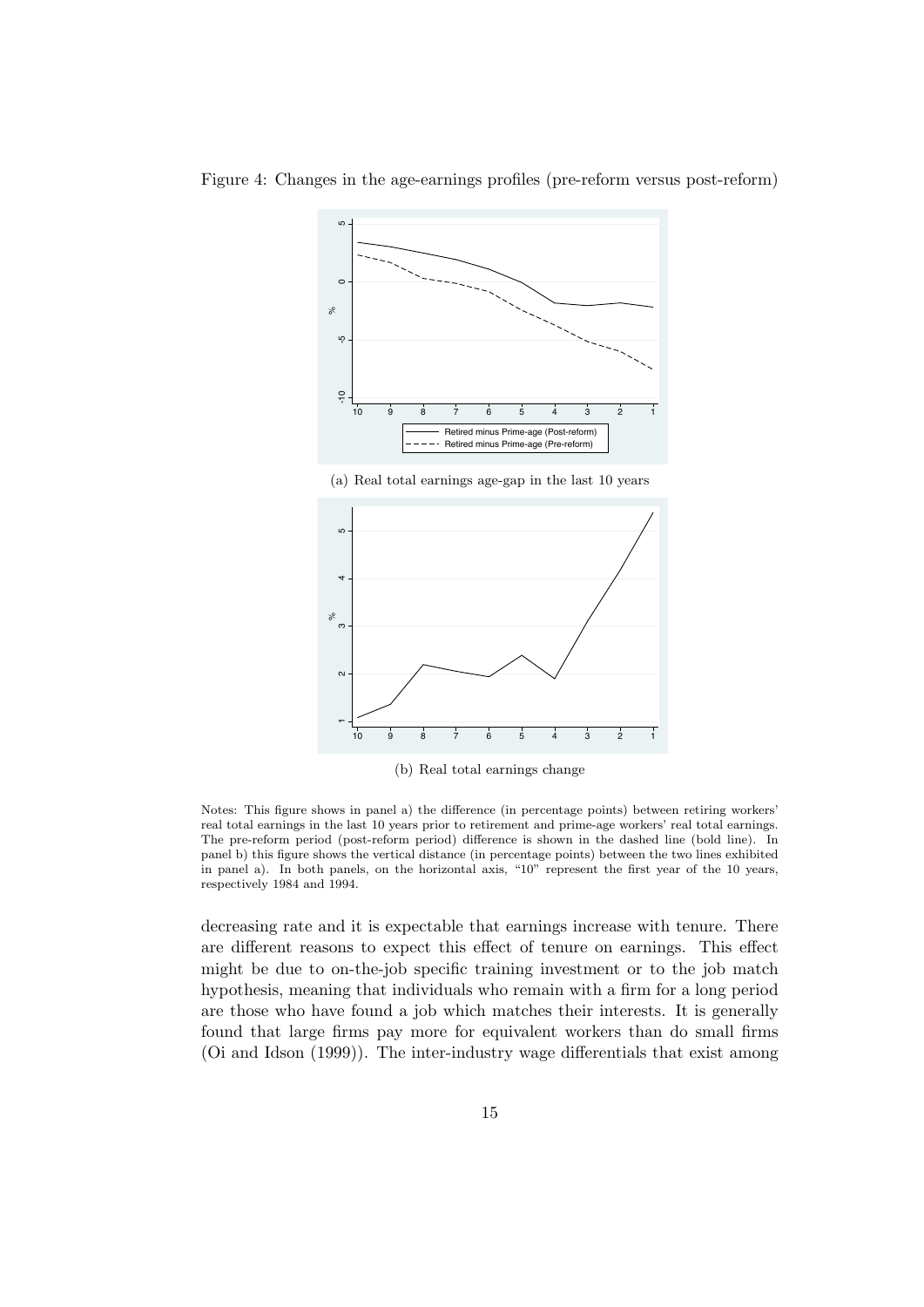comparable workers have long been documented (see for example, Krueger and Summers (1988)).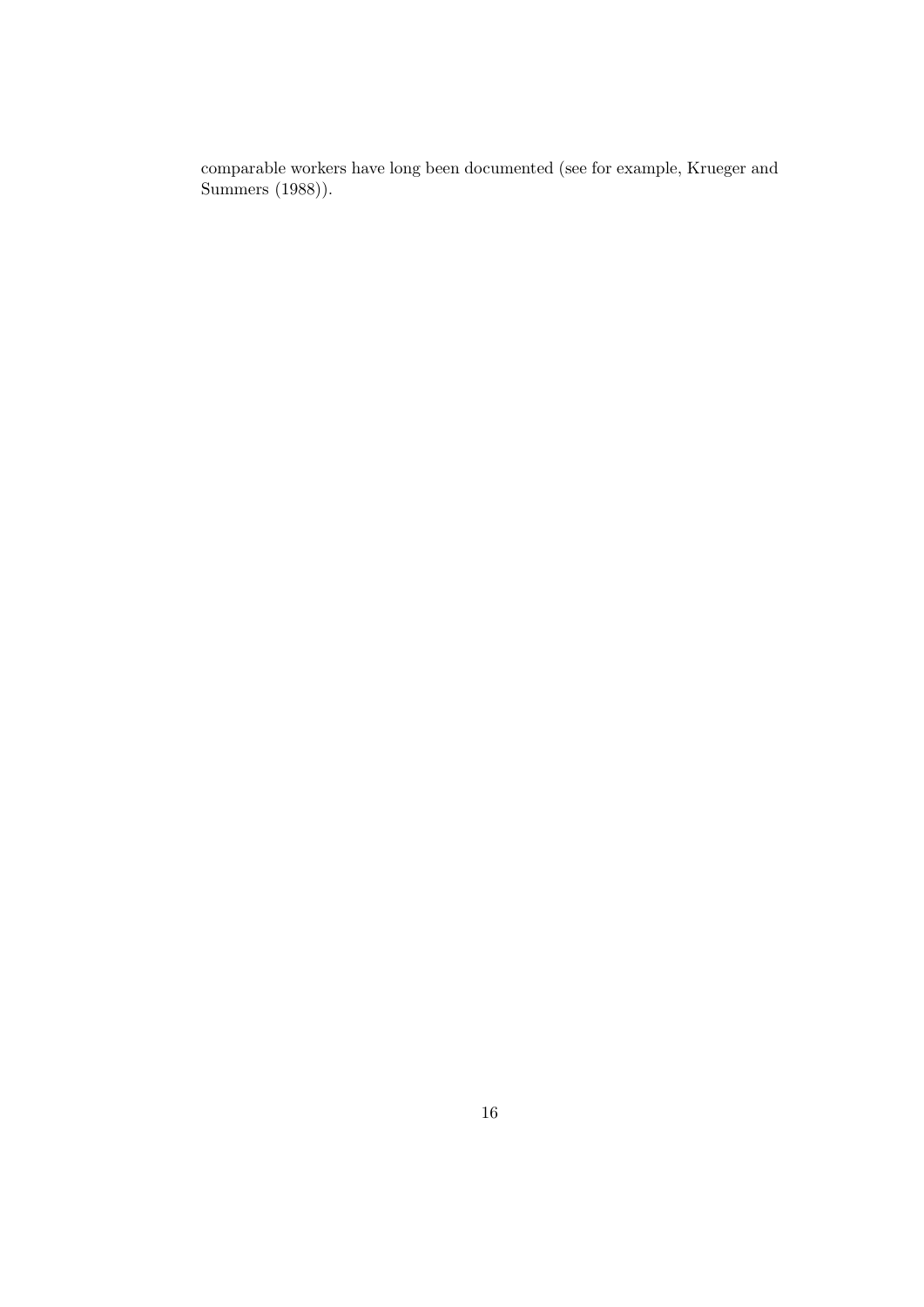|                 | Balanced            | 0.381                                                                                                                             | .240.540    |
|-----------------|---------------------|-----------------------------------------------------------------------------------------------------------------------------------|-------------|
| otal hours      | Jnbalanced          | **(000°) \$00°Q **(000°O) \$00°Q **(200°O) 620°O) \$20°O **(200°O) \$\$0.200°O) \$20°O **(200°O) \$80°O **(200°O) \$20°O<br>0.332 | 3,213,481   |
|                 | $_{\rm Balanced}$   | 0.587                                                                                                                             | 1.240,540   |
| hourly earnings | $Jn$ balanced<br>í۵ | 0.566                                                                                                                             | 3,213,481   |
|                 | Balanced            | 0.540                                                                                                                             | 1,240,540   |
| total earnings  | Inbalanced          | 0.526                                                                                                                             | 3,213,481   |
| base wage       | Balanced<br>ŷ       | 0.503                                                                                                                             | .240.540    |
|                 |                     |                                                                                                                                   |             |
|                 |                     | st. retired $\alpha$ 0.048 (0.001)                                                                                                | bservations |

Table 3: Earnings and hours adjustment prior to retirement Table 3: Earnings and hours adjustment prior to retirement

Note: Ordinary least squares estimates of equation (1); Unbalanced sample with retired workers (33,527 retired in 1993 and 25,974 retired in 2003); Balanced sample with retired workers that were observed in each of the previous 10 years before retirement (7,309 in 1993 and 5,032 in 2003); The dependent variables are all represented in logs; Robust standard errors in parentheses;  $post_t$  is an indicator for the post-reform period, 1994-2003; a  $**/*$  indicates that the coefficient is different from zero at a 5%/10% level of significance; used but not reported are individual and firm controls. These controls include age dummies, tenure, Note: Ordinary least squares estimates of equation (1); Unbalanced sample with retired workers (33,527 retired in 1993 and 25,974 retired in 2003); Balanced Note: sample with retired workers that were observed in each of the previous 10 years before retirement (7,309 in 1993 and 5,032 in 2003); The dependent variables are all represented in logs; Robust standard errors in parentheses; postt is an indicator for the post-reform period, 1994-2003; a \*\*/\* indicates that the coefficient is different from zero at a 5%/10% level of significance; used but not reported are individual and firm controls. These controls include age dummies, tenure, tenure squared, education (9 categories), firm size (logs), and industry (28 categories) in addition to calendar year fixed effects. tenure squared, education (9 categories), firm size (logs), and industry (28 categories) in addition to calendar year fixed effects.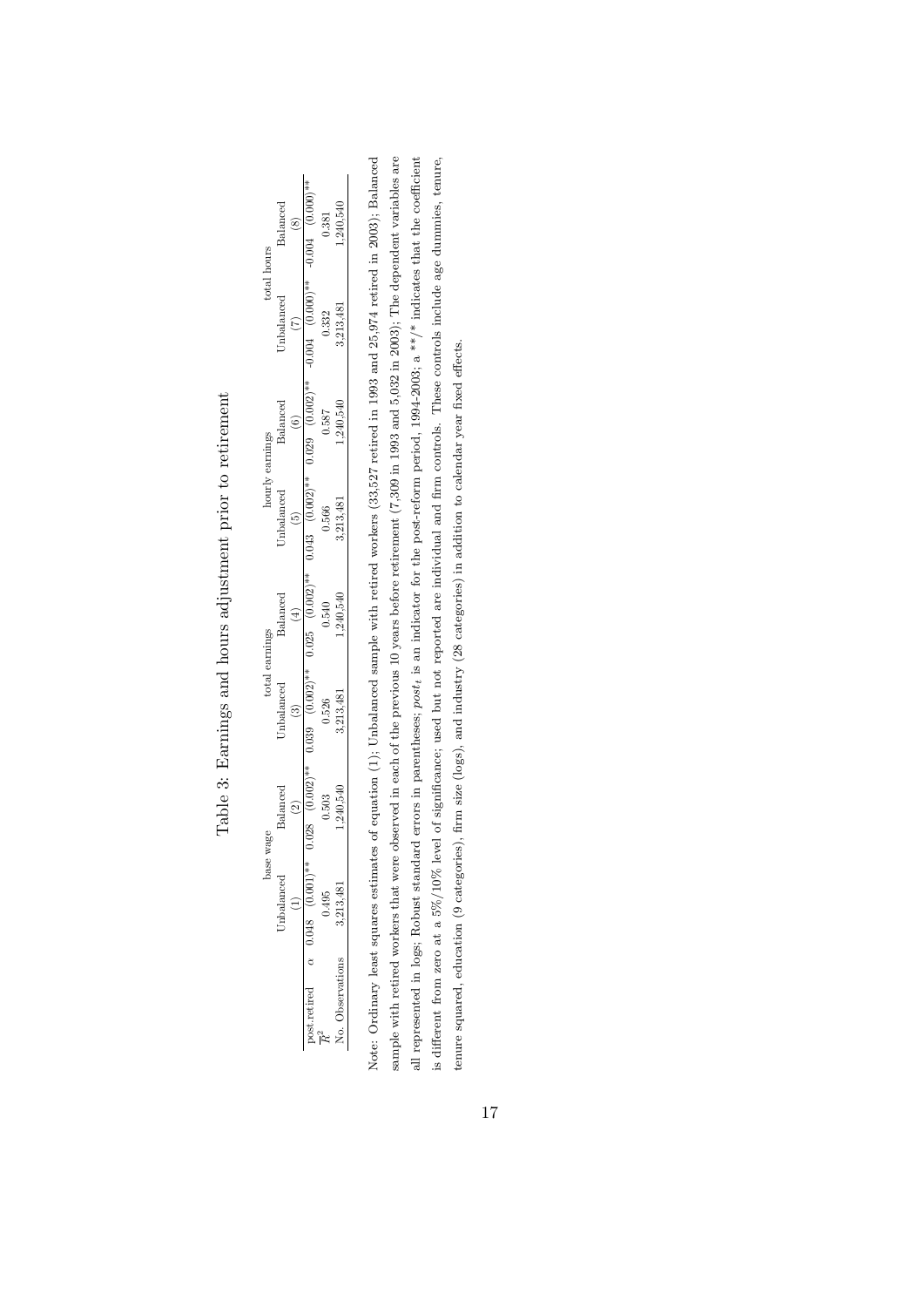The coefficient estimate  $\hat{\alpha}$  is positive for all earnings outcome measures. Retiring workers' real earnings in the last 10 years prior to retirement increased in the post-reform period. Workers observe different patterns of employment during the survey period. To account for compositional changes in the period prior to retirement we also provide regression results for a balanced sample, that is, for workers that are observed during all of the 10 years prior to retirement. Their base wages increase by 4.8% (2.8% for the balanced sample) and monthly and hourly earnings by 3.9% (2.5% for the balanced sample) in comparison with the pre-reform period. Total hours have decreased but the size of the effect is very small  $(-0.4\%)$ .<sup>10</sup> This suggests that individuals did not significantly change their labor supply in terms of hours but their earnings increased, and therefore it can be tentatively taken as evidence of a reaction to the improvement of the tax-benefit link. $11$ 

In order to reveal the time profile of the effect throughout the 10 years prior to retirement we adapt equation (1) by splitting the coefficient  $\alpha$  into 10 coefficients given by  $\alpha_i$ . To evaluate the effect of the policy change we estimate the following specification:

$$
Y_{i,t} = \lambda_t + \beta X_{i,t} + \sum_{j=1}^{10} (\theta_j ret_{i,j} + \alpha_j post_t ret_{i,j}) + \epsilon_{i,t}
$$
 (2)

 $post_j$  is a time dummy for each of the 10 years in the post-reform period and  $post_tret_{i,j}$  is therefore the indicator for each of the 10 years prior to retirement for the individual retiring in 2003. The parameters of interest are  $\alpha_i$ , which measure, for each labor market outcome, the reaction for each of the last 10 years prior to retirement in the post-reform period in comparison with the pre-reform period, after deleting the effect of prime-age earnings profile. For example,  $\alpha_1$  and  $\alpha_{10}$  represent the effect 1 and 10 years away from retirement, respectively. Table 4 shows a summary of the results from  $\alpha_j$  (equation (2)) again using different labor market outcome measures.

Under our identifying assumptions the new pension policy had the following impacts. Retiring workers' real total earnings relative to prime-age workers' real total earnings have increased and there is a clear increasing pattern over the last 10 years prior to retirement. Retiring workers' real base wage 10 years prior to retirement increased 1.6% and it continued increasing, and in the last year prior to retirement the base wage increased 7.4%. The pattern for total earnings and hourly earnings are in line with the base wage results. In sum,

 $10$ Working hours in Portugal are defined by collective agreements and hours legislation. Thus, the fact that we do not find any hours effect is not unexpected. The 4.1% reduction of hours for post coefficient is consistent with the results found by Raposo and Van Ours (2010). This study finds that for workers who were affected by the new law, working hours decreased.

 $11$ Promotions can be taken as indirect evidence of an increase of the workers' effort. Retiring workers' promotions in the last 10 years prior to retirement increased 3.1 percentage points in the post-reform period.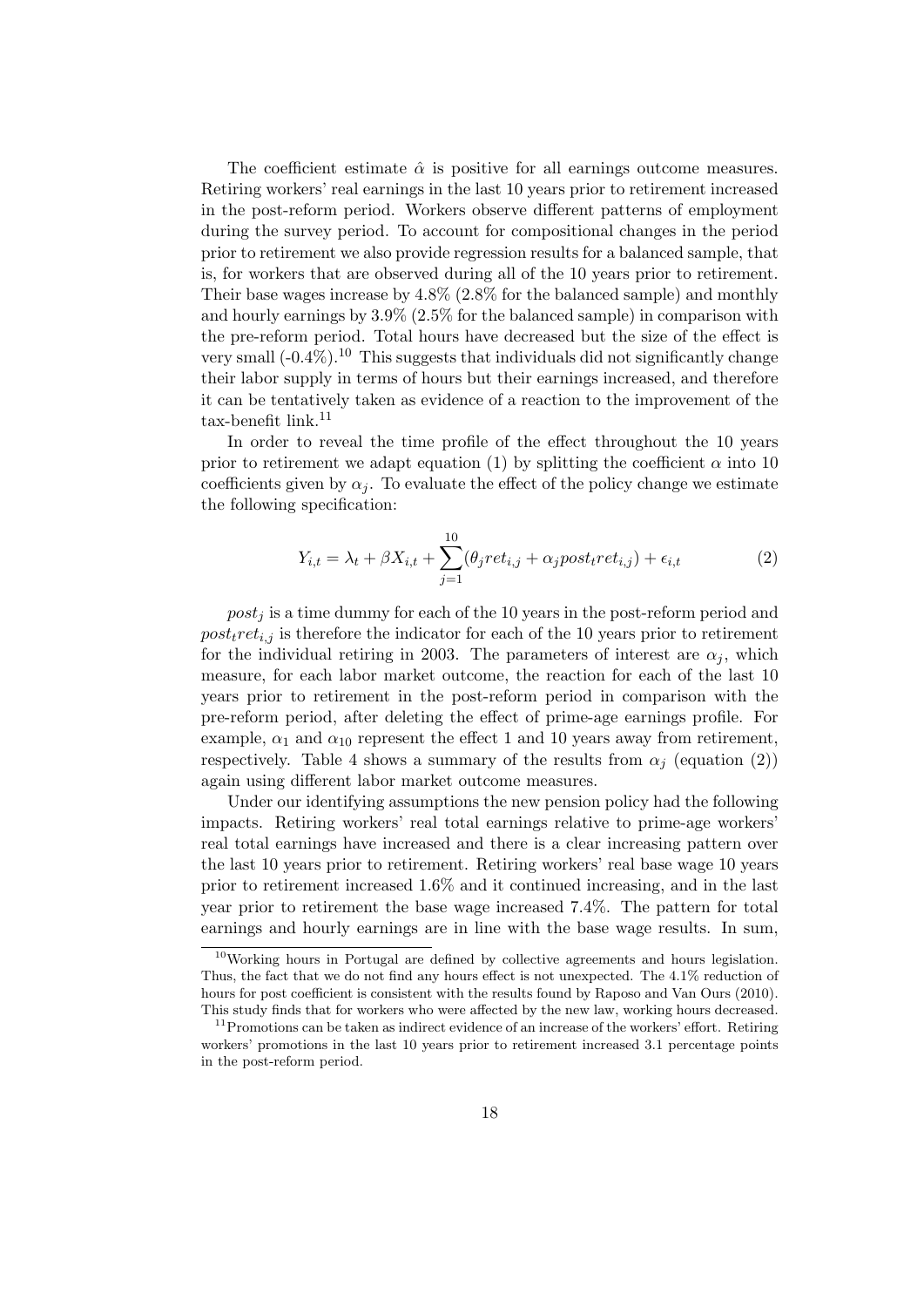there is evidence that earnings increased especially close to the end of the period prior to retirement, indicating a concentration effect in the last years prior to retirement. With some reservation we offer the tentative explanation that this increasing pattern is the result of procrastination. Individuals postponed the decision to start making an effort to increase their earnings, but once they start, they do it at an increasing rate. This is consistent with the suggestion given by Madrian and Shea (2001) that individuals often post pone their decision to start saving for retirement. However, the same authors find evidence suggesting that once they start saving, they save at an increasing rate. In any case, the accumulated effect over the 10 year period is quite substantial, reaching 41.1%.

In the post-reform period, total hours of retiring workers present a different pattern but the effects are very small. We find no clear pattern for hours. Retiring workers' total hours 10 years prior to retirement remained constant, and then in the last year prior to retirement their total hours decreased 0.5% (0.3% for the balanced sample). This represents a clear decreasing pattern in the last 10 years prior to retirement, although the size of the effect is very small. This result is interesting because it reveals a mild decreasing pattern in hours worked along with an increasing rising pattern of retiring workers' real earnings.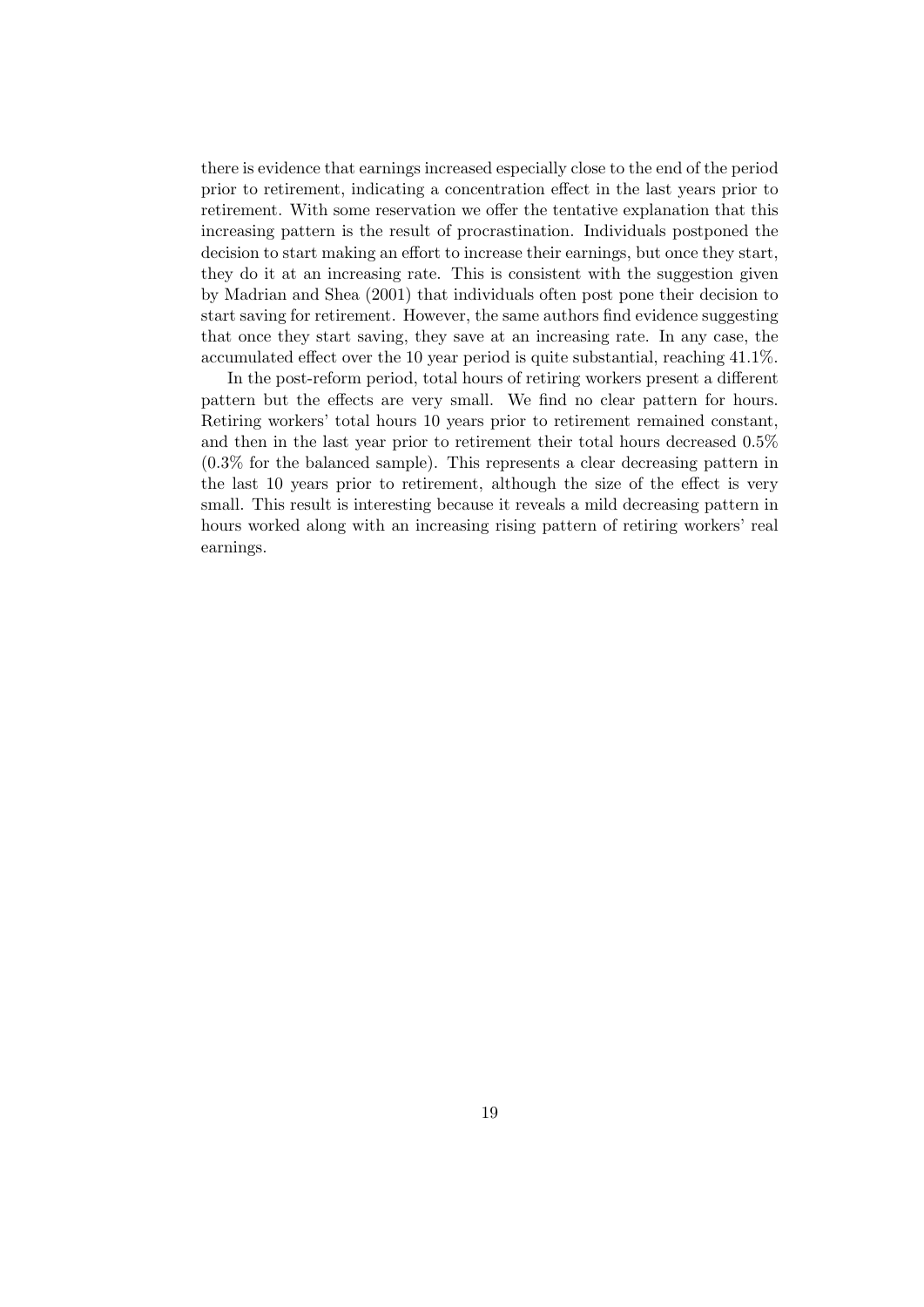|                       |               |       | base wage |                                                                                                                                                                                                                                                                                                       | total earnings            |                                                                                                                                                                                                                                                                                                                              | $\begin{array}{c} \text{hourly earnings}\\ \text{Unbalanced} \end{array}$                                                                                                                                                                                                                                       |                                                                                                                                                                                                                                                                                                                     | total hours                                                                                                                                                                                                                                                                                                  |                                                                                                                                                                                                                                                                                                                                                          |
|-----------------------|---------------|-------|-----------|-------------------------------------------------------------------------------------------------------------------------------------------------------------------------------------------------------------------------------------------------------------------------------------------------------|---------------------------|------------------------------------------------------------------------------------------------------------------------------------------------------------------------------------------------------------------------------------------------------------------------------------------------------------------------------|-----------------------------------------------------------------------------------------------------------------------------------------------------------------------------------------------------------------------------------------------------------------------------------------------------------------|---------------------------------------------------------------------------------------------------------------------------------------------------------------------------------------------------------------------------------------------------------------------------------------------------------------------|--------------------------------------------------------------------------------------------------------------------------------------------------------------------------------------------------------------------------------------------------------------------------------------------------------------|----------------------------------------------------------------------------------------------------------------------------------------------------------------------------------------------------------------------------------------------------------------------------------------------------------------------------------------------------------|
|                       |               | Űпb   | alancec   |                                                                                                                                                                                                                                                                                                       | <b>J</b> nbalanced        | $_{\rm Balanced}$                                                                                                                                                                                                                                                                                                            |                                                                                                                                                                                                                                                                                                                 | Balanced                                                                                                                                                                                                                                                                                                            | <b>J</b> nbalanced                                                                                                                                                                                                                                                                                           | Balanced                                                                                                                                                                                                                                                                                                                                                 |
|                       |               |       |           |                                                                                                                                                                                                                                                                                                       |                           |                                                                                                                                                                                                                                                                                                                              |                                                                                                                                                                                                                                                                                                                 |                                                                                                                                                                                                                                                                                                                     |                                                                                                                                                                                                                                                                                                              |                                                                                                                                                                                                                                                                                                                                                          |
| Period 1994-2003      |               |       |           |                                                                                                                                                                                                                                                                                                       |                           |                                                                                                                                                                                                                                                                                                                              |                                                                                                                                                                                                                                                                                                                 |                                                                                                                                                                                                                                                                                                                     |                                                                                                                                                                                                                                                                                                              |                                                                                                                                                                                                                                                                                                                                                          |
| ) years to retirement | $\alpha_{10}$ | 0.016 |           |                                                                                                                                                                                                                                                                                                       |                           |                                                                                                                                                                                                                                                                                                                              |                                                                                                                                                                                                                                                                                                                 |                                                                                                                                                                                                                                                                                                                     |                                                                                                                                                                                                                                                                                                              |                                                                                                                                                                                                                                                                                                                                                          |
| years to retirement   |               | 0.024 |           |                                                                                                                                                                                                                                                                                                       |                           |                                                                                                                                                                                                                                                                                                                              |                                                                                                                                                                                                                                                                                                                 |                                                                                                                                                                                                                                                                                                                     |                                                                                                                                                                                                                                                                                                              |                                                                                                                                                                                                                                                                                                                                                          |
| years to retirement   |               | 0.035 |           |                                                                                                                                                                                                                                                                                                       |                           |                                                                                                                                                                                                                                                                                                                              |                                                                                                                                                                                                                                                                                                                 |                                                                                                                                                                                                                                                                                                                     |                                                                                                                                                                                                                                                                                                              |                                                                                                                                                                                                                                                                                                                                                          |
| years to retirement   |               | 0.038 |           |                                                                                                                                                                                                                                                                                                       |                           |                                                                                                                                                                                                                                                                                                                              |                                                                                                                                                                                                                                                                                                                 |                                                                                                                                                                                                                                                                                                                     |                                                                                                                                                                                                                                                                                                              |                                                                                                                                                                                                                                                                                                                                                          |
| years to retirement   |               | 0.039 |           |                                                                                                                                                                                                                                                                                                       |                           |                                                                                                                                                                                                                                                                                                                              |                                                                                                                                                                                                                                                                                                                 |                                                                                                                                                                                                                                                                                                                     |                                                                                                                                                                                                                                                                                                              |                                                                                                                                                                                                                                                                                                                                                          |
| years to retirement   |               | 0.041 |           |                                                                                                                                                                                                                                                                                                       |                           |                                                                                                                                                                                                                                                                                                                              |                                                                                                                                                                                                                                                                                                                 |                                                                                                                                                                                                                                                                                                                     |                                                                                                                                                                                                                                                                                                              |                                                                                                                                                                                                                                                                                                                                                          |
| years to retirement   |               | 0.036 |           |                                                                                                                                                                                                                                                                                                       |                           |                                                                                                                                                                                                                                                                                                                              |                                                                                                                                                                                                                                                                                                                 |                                                                                                                                                                                                                                                                                                                     |                                                                                                                                                                                                                                                                                                              |                                                                                                                                                                                                                                                                                                                                                          |
| years to retirement   |               | 0.049 |           |                                                                                                                                                                                                                                                                                                       |                           |                                                                                                                                                                                                                                                                                                                              |                                                                                                                                                                                                                                                                                                                 |                                                                                                                                                                                                                                                                                                                     |                                                                                                                                                                                                                                                                                                              |                                                                                                                                                                                                                                                                                                                                                          |
| years to retirement   |               | 0.060 |           |                                                                                                                                                                                                                                                                                                       |                           |                                                                                                                                                                                                                                                                                                                              |                                                                                                                                                                                                                                                                                                                 |                                                                                                                                                                                                                                                                                                                     |                                                                                                                                                                                                                                                                                                              |                                                                                                                                                                                                                                                                                                                                                          |
| year to retirement    |               | 0.074 |           | $\begin{array}{cccc} (0.005)^{**} & 0.025 & (0.006)^{**} & 0.025 & (0.006)^{**} & 0.025 & (0.006)^{**} & 0.025 & (0.006)^{**} & 0.025 & (0.007)^{**} & 0.025 & (0.007)^{**} & 0.025 & (0.007)^{**} & 0.031 & (0.007)^{**} & 0.029 & (0.007)^{**} & 0.020 & (0.007)^{**} & 0.020 & (0.007)^{**} & 0.0$ |                           | $\begin{array}{cccc} 0.012 & (0.007)^{**} & 0 \\ 0.018 & (0.007)^{**} & (0.007)^{**} \\ 0.025 & (0.007)^{**} & (0.007)^{**} \\ 0.023 & (0.007)^{**} & (0.007)^{**} \\ * & 0.024 & (0.007)^{**} \\ * & * & 0.023 & (0.007)^{**} \\ * & * & 0.034 & (0.008)^{**} \\ * & * & 0.033 & (0.008)^{**} \\ * & * & 0.023 & (0.008)^{$ |                                                                                                                                                                                                                                                                                                                 |                                                                                                                                                                                                                                                                                                                     | $\begin{array}{ll} 0.000 & (0.001) \\ 0.000 & (0.001) \\ 0.000 & (0.001) \\ -0.006 & (0.001) \\ -0.007 & (0.001) \\ -0.002 & (0.001) \\ -0.003 & (0.001) \\ -0.004 & (0.001) \\ +0.005 & (0.001) \\ +0.004 & (0.001) \\ +0.001 & (0.001) \\ +0.001 & (0.001) \\ +0.001 & (0.001) \\ +0.001 & (0.001) \\ +0.$ |                                                                                                                                                                                                                                                                                                                                                          |
|                       |               |       |           | $0.503$<br>$1,240,540$                                                                                                                                                                                                                                                                                | $\frac{0.527}{3.213,481}$ | $0.540$<br>$1.240,540$                                                                                                                                                                                                                                                                                                       | $\begin{array}{l} 0.003 & (0.006) \\ 0.020 & (0.005) ^{***} \\ 0.030 & (0.005) ^{***} \\ 0.030 & (0.005) ^{***} \\ 0.036 & (0.005) ^{***} \\ 0.033 & (0.005) ^{***} \\ 0.033 & (0.005) ^{***} \\ 0.038 & (0.005) ^{***} \\ 0.0046 & (0.004) ^{**} \\ 0.067 & (0.004) ^{**} \\ 0.566 & \\ 0.56 & \\ 3.213.481 \$ | $\begin{array}{ll} 0.012 & (0.007) \\ 0.018 & (0.007) ^{***} \\ 0.033 & (0.007) ^{***} \\ 0.033 & (0.007) ^{***} \\ 0.033 & (0.007) ^{***} \\ 0.035 & (0.007) ^{***} \\ 0.025 & (0.007) ^{***} \\ 0.027 & (0.007) ^{***} \\ 0.032 & (0.007) ^{***} \\ 0.032 & (0.007) ^{***} \\ 0.032 & (0.007) ^{***} \\ 0.537 & $ | $\frac{0.332}{3,213,481}$                                                                                                                                                                                                                                                                                    | $\begin{array}{cccc} \text{0.000} & (0.002)^{\ast\ast} \\ 0.000 & (0.002)^{\ast\ast} \\ 0.000 & (0.002)^{\ast} \\ -0.000 & (0.002)^{\ast} \\ -0.001 & (0.002)^{\ast\ast} \\ 0.001 & (0.002)^{\ast\ast} \\ -0.001 & (0.002)^{\ast\ast} \\ -0.003 & (0.002)^{\ast\ast} \\ -0.009 & (0.001)^{\ast\ast} \\ -0.009 & (0.001)^{\ast\ast} \\ -0.009 & (0.001)^$ |
| No. Observations      |               | 3.21  | 13,481    |                                                                                                                                                                                                                                                                                                       |                           |                                                                                                                                                                                                                                                                                                                              |                                                                                                                                                                                                                                                                                                                 |                                                                                                                                                                                                                                                                                                                     |                                                                                                                                                                                                                                                                                                              |                                                                                                                                                                                                                                                                                                                                                          |

Table 4: Time profile of earnings and hours adjustment prior to retirement Table 4: Time profile of earnings and hours adjustment prior to retirement

Note: Ordinary least squares of equation (2); Unbalanced sample with retired workers (33,527 retired in 1993 and 25,974 retired in 2003); Balanced sample with retired workers that were observed in each of the previous 10 years before retirement  $(7,309$  in 1993 and 5,032 in 2003); The dependent variables are all represented in logs;  $\alpha_{10}$  and  $\alpha_1$  represent the time distance to retirement, respectively 10 and 1 year to retirement; robust standard errors in parentheses; a α1 represent the time distance to retirement, respectively 10 and 1 year to retirement; robust standard errors in parentheses; a  $\alpha$  indicates that the coefficient is different from zero at a 5%/10% level of significance; used but not reported are ret and post indicator as well as individual and firm controls. These controls include tenure, tenure squared, education (9 categories), firm size (logs), and industry (28 categories) in addition to calendar Note: Ordinary least squares of equation (2); Unbalanced sample with retired workers (33,527 retired in 1993 and 25,974 retired in 2003); Balanced sample with retired workers that were observed in each of the previous 10 years before retirement (7,309 in 1993 and 5,032 in 2003); The dependent variables are all \*\*/\* indicates that the coefficient is different from zero at a 5%/10% level of significance; used but not reported are ret and post indicator as well as individual and firm controls. These controls include tenure, tenure squared, education (9 categories), firm size (logs), and industry (28 categories) in addition to calendar represented in logs; year fixed effects. year fixed effects.

0.495 0.527 0.527 0.527 0.540 0.540 0.540 0.540 0.540 0.540 0.540 0.540 0.547 0.547 0.587 0.587 0.332 0.587 0. No. Observations 3,213,481 1,240,540 3,213,481 1,240,540 3,213,481 1,240,540 3,213,481 3,213,481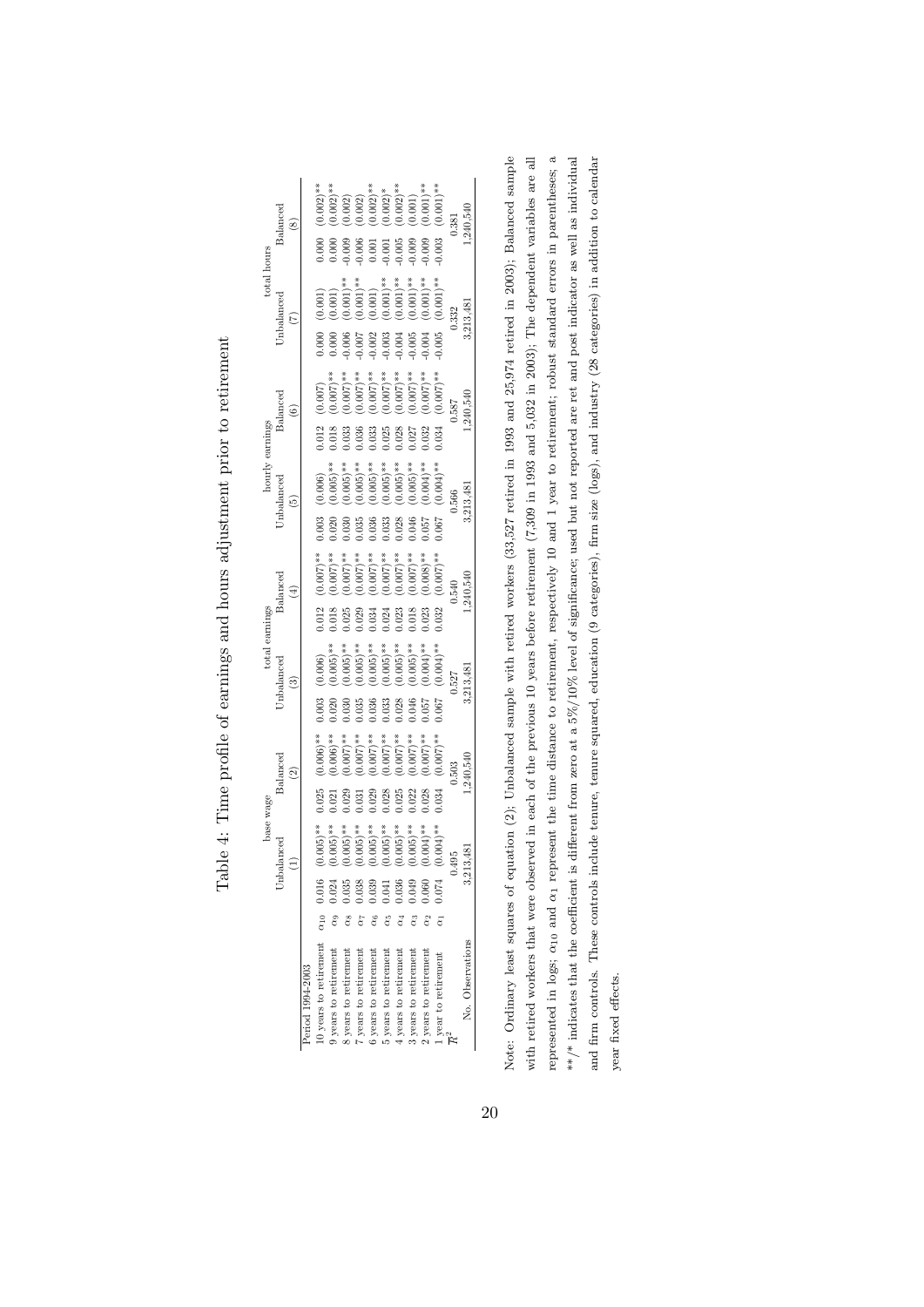#### 6.4 Sensitivity analysis

To further check the adequacy of the procedures used to perform this policy analysis, we undertake a sensitivity analysis, as explained below.

#### 6.4.1 Sensitivity to age of retirement

It is reasonable to expect that the individual near retirement is more worried about the conditions of retirement, namely about the age of retirement and about the level of pension he will be entitled to receive. In the previous analysis we do not distinguish between the individual who retires before the age of 65, from the one who waits to retire exactly at that age.

The individual who retires at 55 might have different characteristics than the individual retiring at 65, but more importantly, these differences may also influence the labor supply decisions prior to retirement, as well as before that. In Table 5 the results of a sensitivity analysis are reported, distinguishing two distinct moments of retirement: first, individuals who retire between 55 and 60 years old; and second, those who retire between 61 and 65 years old.

Results shown in Table 5 are consistent with the baseline results. There is evidence that both those that retire between 55 and 60 and those that retire between 61 and 65 have increased their earnings, in comparison with the prereform period.

Retired workers aged between 55 and 60 (and also aged between 61 and 65) had an increase in their real base wage of around 5% (3% for the balanced sample). The pattern for total earnings and hourly earnings are in line with the base wage results.

As expected, there are some differences in terms of magnitude and statistical significance, but in general we conclude that the age of retirement does not appear to seriously alter the effects of the policy change.

#### 6.4.2 Sensitivity to period following the reform

The design of the experiment is limited to the period before the reform, because the data set Quadros de Pessoal is available only from 1984 on. Nevertheless, there are no such year constraints in the post-reform period.

In 2002 a new reform in the social security scheme (*Decreto-lei*  $35/2002$ ) was introduced in order to mitigate the persisting financial problems. This law introduced a new formula for calculating the value of retirement pensions.<sup>12</sup> However, given a transition period, this 2002 reform affects only individuals

<sup>&</sup>lt;sup>12</sup>With the 2002 reform, pensions are calculated using the whole contributive career (instead of the best 10 out of the last 15 years) or the best 40 years when the contributive career is longer. At the same time, this law sets out different accrual rates depending on the workers' compensation (the higher the compensation, the lower the marginal rate, varying between 2.3 and 2 percent) and on career length.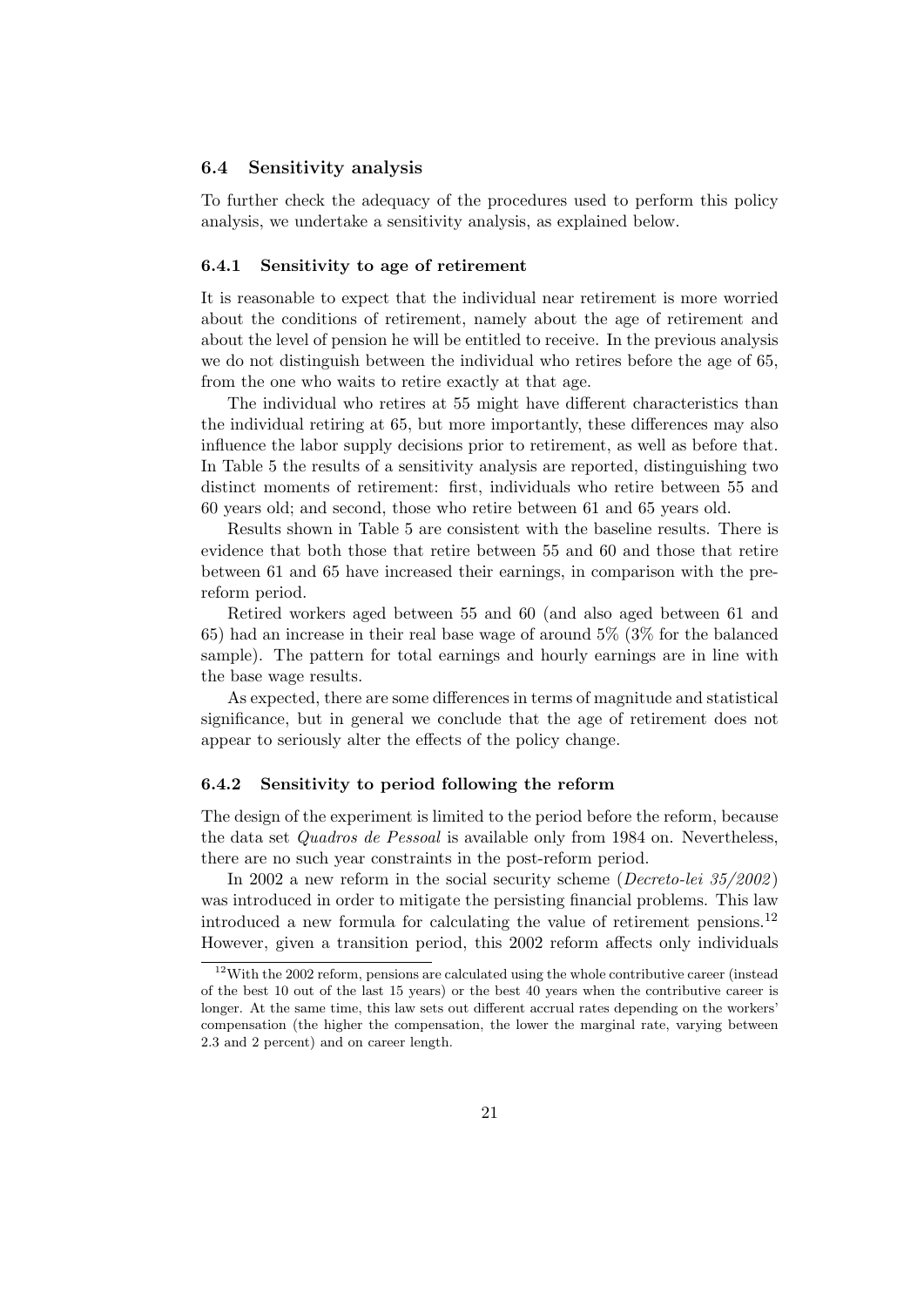who start working in 2002 or who retire after 2016.<sup>13</sup> Nevertheless, we can use the years between 2004 and 2006 to check if the chosen period after the policy  $(1994-2003)$  is too specific.

In Table 6 it is possible to see that the benchmark results are not greatly changed. The magnitude of  $\alpha$  increases between 2003 and 2006 for the three earnings measures. Retired workers' (in 2004) real base wage increased 6.0% (5% for the balanced sample). Retired workers' total hours (in 2006), decreased at a similar magnitude, in the last 10 years prior to retirement hours decreased on average -0.7%.

Overall, although there are some differences in the results when different years of retirement are considered, the broad conclusions of the baseline results remain qualitatively the same.

<sup>&</sup>lt;sup>13</sup>Given the significant impact of the new formula, the 2002 law established a transition period, according to the age of individuals at the end of 2001. Individuals 50 to 65 years old on December 31 2001, who are entitled to retirement between January 1 2002 and December 31 2016, can choose the highest pension. In principle, they choose the pension calculated according to the 1994 rules. Individuals who retire only after December 31 2016 have their pensions calculated as a weighted average between the pension from the last regime and from the new regime, where the weights correspond to the number of years of service before and after December 31 2001.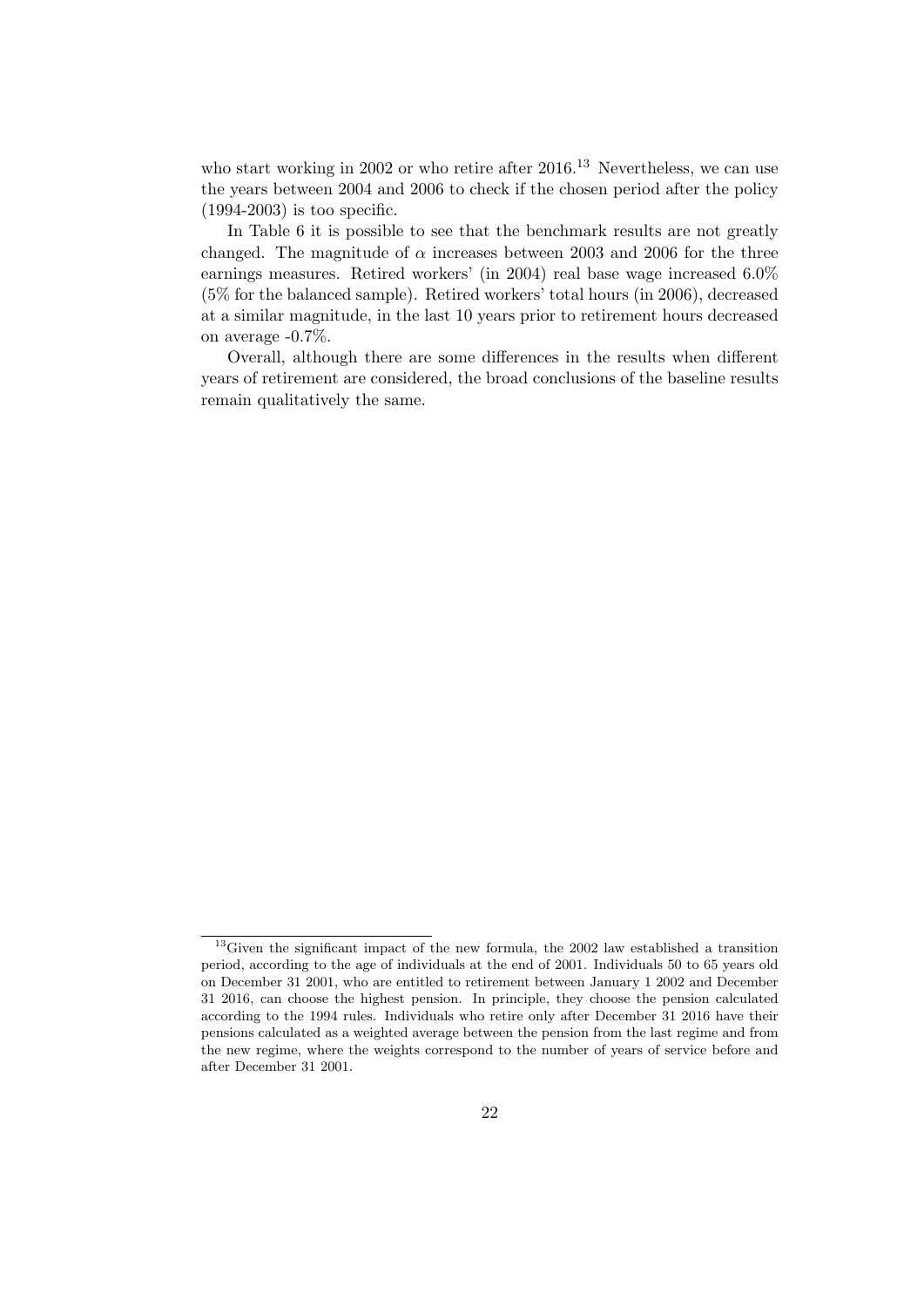| ļ<br>$+$ matrixed $-$<br>to ame<br>$\frac{1}{2}$ |  |
|--------------------------------------------------|--|
|                                                  |  |
| Ì<br>ׇ֚֕֡                                        |  |
| <br>l                                            |  |
| ï<br>Ĭ                                           |  |
| į<br>$\frac{1}{2}$<br>ĺ                          |  |

|                                                           | base               | wage                     |                     | total earnings       |                     | hourly earnings        | total hours         |                       |
|-----------------------------------------------------------|--------------------|--------------------------|---------------------|----------------------|---------------------|------------------------|---------------------|-----------------------|
|                                                           | <b>J</b> nbalanced | $_{\rm Balanced}$        | Unbalanced          | $Bala \nneq d$       | Inbalanced          | Balanced               | <b>J</b> nbalanced  | Balanced              |
|                                                           |                    | $\overline{\mathcal{C}}$ |                     |                      | íc,                 |                        | Ĺ                   |                       |
| 55-60                                                     |                    |                          |                     |                      |                     |                        |                     |                       |
| Period 1994-2003                                          |                    |                          |                     |                      |                     |                        |                     |                       |
| post.retired $\alpha$ 0.047 (0.002)**<br>$\overline{R}^2$ |                    | $0.028$ $(0.003)$ **     | $0.036$ $(0.002)**$ | $0.022$ $(0.003)**$  | $0.037$ $(0.002)**$ | $0.022$ $(0.003)$ **   | $(0.000)$ $(0.000)$ | $0.000$ $(0.001)$ **  |
|                                                           | 0.495              | 0.503                    | 0.527               | 0.540                | 0.567               | 0.588                  | 0.334               | 0.383                 |
| No. Observations                                          | 3,109,995          | .195,720                 | 3,109,995           | ,195,720             | .109,995            | ,195,720               | 1,109,995           | ,195,720              |
| $61 - 65$                                                 |                    |                          |                     |                      |                     |                        |                     |                       |
| Period 1994-2003                                          |                    |                          |                     |                      |                     |                        |                     |                       |
| post.retired $\alpha$ 0.049 $(0.002)^{**}$                |                    | $0.028$ $(0.003)**$      | $0.043$ $(0.002)**$ | $0.030$ $(0.004)$ ** | $0.054$ $(0.003)**$ | $0.042$ $(0.004)^{**}$ | $-0.011$ $(0.000)*$ | $-0.012$ $(0.001)$ ** |
|                                                           | 0.496              | 0.504                    | 0.528               | 0.541                | 0.568               | 0.589                  | 0.338               | 0.390                 |
| No. Observations                                          | 3,028,371          | ,161,950                 | 1,028,371           | ,161,950             | 1,028,371           | .161,950               | 1,028,371           | ,161,950              |

Note: Ordinary least squares based on 39,690 (7,859), 19,811 (4,482) retired individuals aged respectively between 55-60, and 61-65 in the case of the unbalanced Note: Ordinary least squares based on 39,690 (7,859), 19,811 (4,482) retired individuals aged respectively between 55-60, and 61-65 in the case of the unbalanced (balanced) sample. See footnote of Table 3 to complete this information. (balanced) sample. See footnote of Table 3 to complete this information.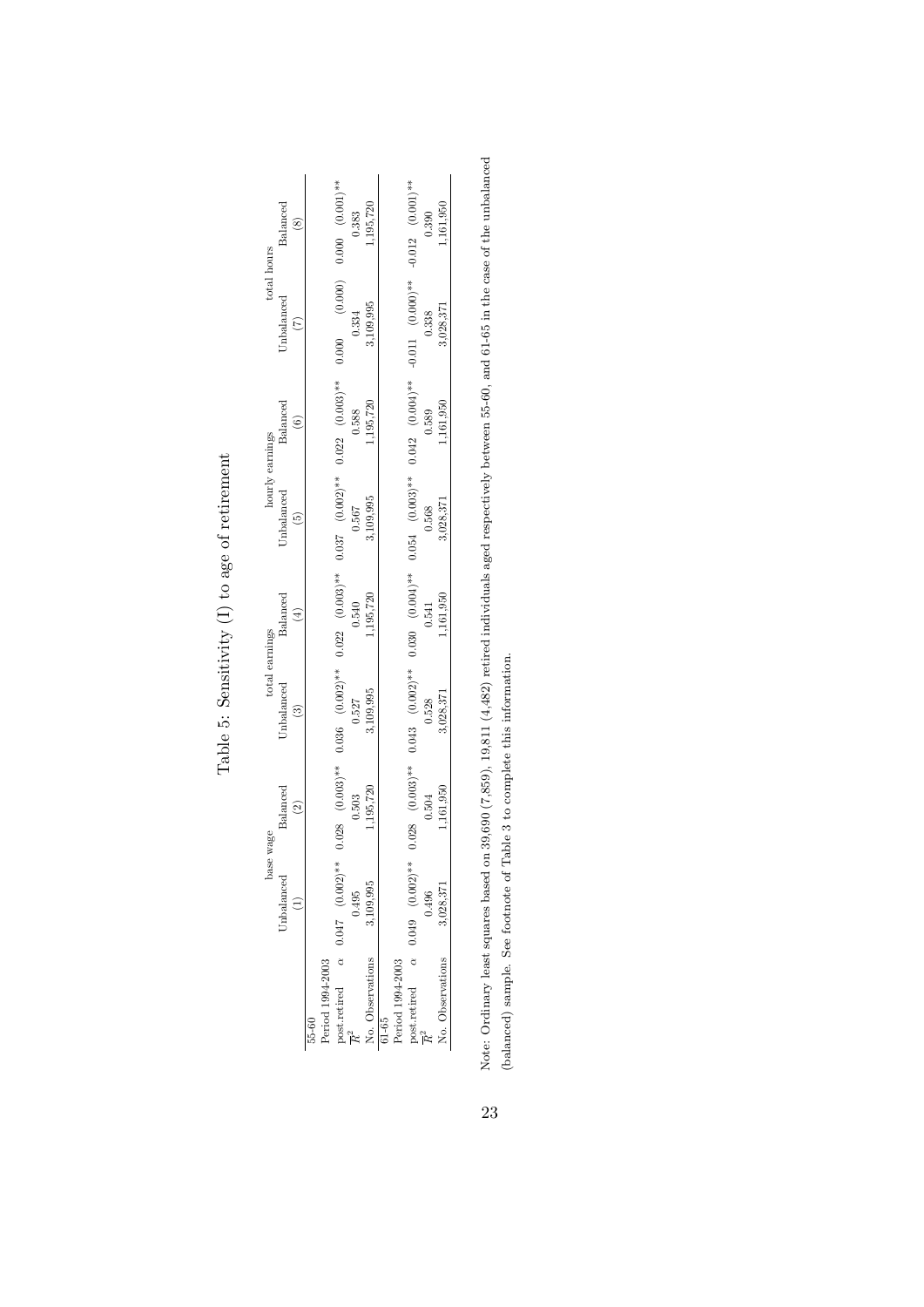| Ì<br>ı<br>Í<br>ĺ                                                                                                          |
|---------------------------------------------------------------------------------------------------------------------------|
| $\frac{1}{2}$<br>١                                                                                                        |
| )<br>֧ׅ֧֧֧֧֧֧֧֛ׅ֧֧ׅ֧֛֛֛֛֛֛֛֛֛֪֛֛֛֛֛֛֛֛֛֛֛֛֛֚֚֚֚֚֚֚֚֚֚֚֚֚֚֚֚֚֚֚֚֚֝֝֩֩֝֓֝֓֝֓֝֓֝֬֝֓֜֓֝֬֜֜֜֜֜<br>- 2<br>;<br>;<br>;<br>l<br>l |
| ;<br>}<br>くくいい へいし<br>1<br>ĺ<br>Í                                                                                         |
| j<br>1                                                                                                                    |
| ļ<br>l<br>í<br>I<br>)<br>)<br>)<br>)<br>l                                                                                 |
|                                                                                                                           |
| $\frac{1}{2}$<br>.<br>ו<br>l                                                                                              |

|                  | base                                  | wage               |                        | total earnings      |                     | hourly earnings     | total hours              |                                |
|------------------|---------------------------------------|--------------------|------------------------|---------------------|---------------------|---------------------|--------------------------|--------------------------------|
|                  | Unbalanced                            | Balanced           | $_{\rm Unbalanced}$    | Balanced            | Unbalanced          | Balanced            | Unbalanced               | Bala <sub>nced</sub>           |
|                  |                                       | ି                  | $\widehat{\mathbf{e}}$ | 4                   | ල                   | $\widehat{6}$       | $\widetilde{C}$          | ၜ                              |
|                  |                                       |                    |                        |                     |                     |                     |                          |                                |
| Period 1995-2004 |                                       |                    |                        |                     |                     |                     |                          |                                |
|                  | post.retired $\alpha$ 0.060 (0.001)** | $0.047$ $(0.002)*$ | $0.047$ $(0.002)**$    | $0.036$ $(0.002)**$ | $0.052$ $(0.002)**$ | $0.042$ $(0.002)**$ | $-0.005$ $(0.000)**$     | $-0.005$ $(0.000)*$            |
|                  | 0.497                                 | 0.504              | 0.529                  | 0.540               | 0.568               | 0.587               | 0.341                    | 0.387                          |
| No. Observations | 3,302,477                             | 1.297.950          | 3,302,477              | ,297,950            | 3,302,477           | ,297,950            | 3,302,477                | .297,950                       |
| 2005             |                                       |                    |                        |                     |                     |                     |                          |                                |
| Period 1996-2005 |                                       |                    |                        |                     |                     |                     |                          |                                |
|                  | post.retired $\alpha$ 0.083 (0.002)** | $0.068$ $(0.002)*$ | $0.065$ $(0.002)**$    | $0.055$ $(0.002)*$  | $0.072$ $(0.002)**$ | $0.062$ $(0.002)^*$ | $***$ (0.00.0) 700.0     | $-0.008$ $(0.000)*$            |
|                  | 0.500                                 | 0.502              | 0.529                  | 0.537               | 0.568               | 0.583               | 0.345                    | 0.390                          |
| No. Observations | 3,376,212                             | .288,660           | 3.376.212              | .288,660            | 3,376,212           | .288,660            | 3,376,212                | .288,660                       |
| 2006             |                                       |                    |                        |                     |                     |                     |                          |                                |
| Period 1997-2006 |                                       |                    |                        |                     |                     |                     |                          |                                |
|                  | post.retired $\alpha$ 0.096 (0.002)** | $0.069$ $(0.002)*$ | $0.079$ $(0.002)**$    | $0.057$ $(0.002)*$  | $0.087$ $(0.002)*$  | $0.064$ $(0.002)*$  | $**(000.007 700.00 - 1)$ | $-0.001$ (0.001) <sup>**</sup> |
|                  | 0.500                                 | 0.510              | 0.530                  | 0.542               | 0.568               | 0.587               | 0.347                    | 0.388                          |
| No. Observations | 3,447,798                             | 1,311,610          | 3,447,798              | 311,610             | 3,447,798           | , 311.610           | 3,447,798                | ,311,610                       |

Note: Ordinary least squares in the three panels based on 59,601 (12,546), 58,968 (11,870), and 58,758 (11,700) retired individuals respectively in 2004, 2005, Note: Ordinary least squares in the three panels based on 59,601 (12,546), 58,968 (11,870), and 58,758 (11,700) retired individuals respectively in 2004, 2005, and 2006 in the case of the unbalanced (balanced) sample. See footnote of Table 3 to complete this information. and 2006 in the case of the unbalanced (balanced) sample. See footnote of Table 3 to complete this information.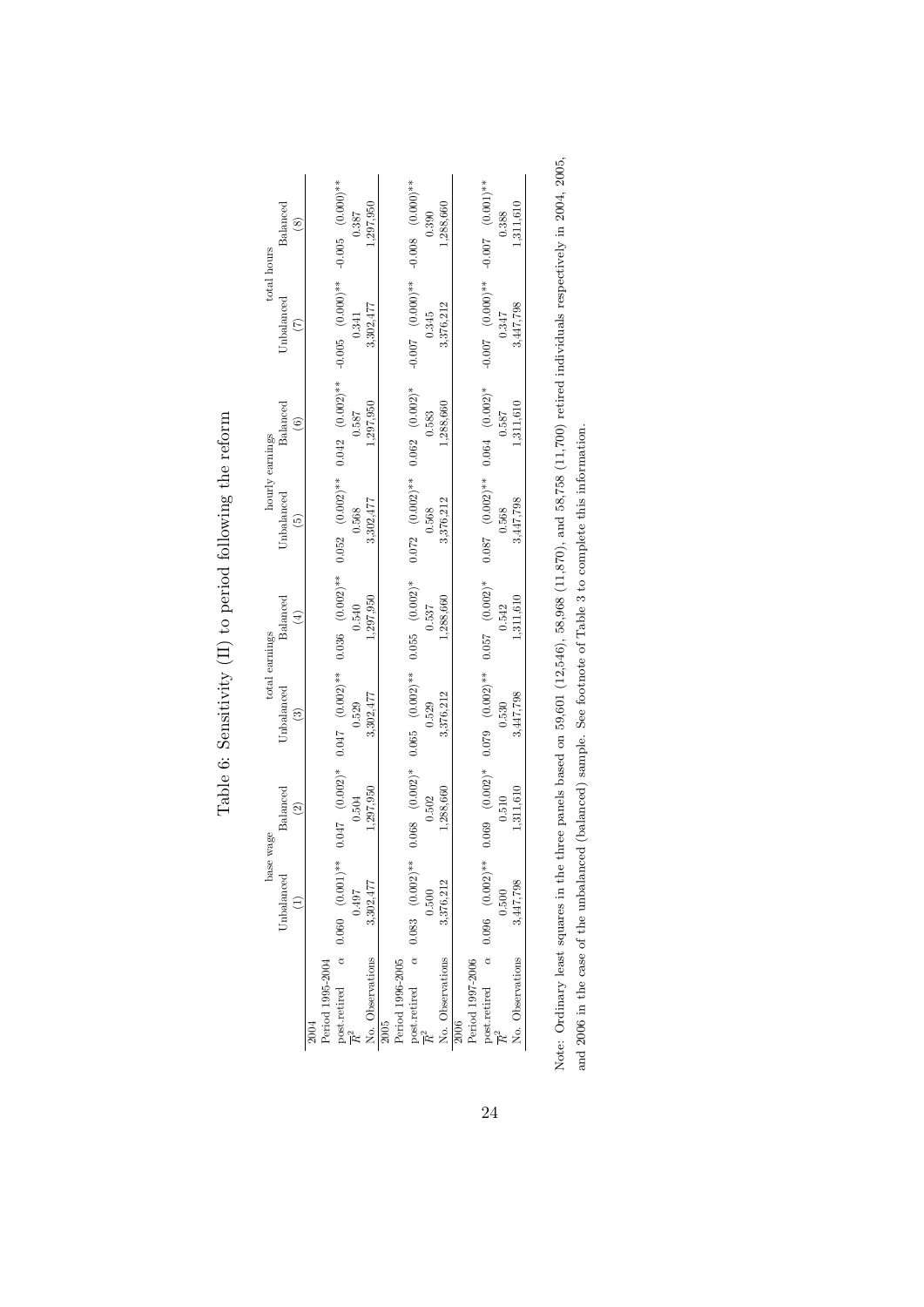#### 7 Conclusions

On January 1st 1994 new legislation introduced two important changes in the Portuguese social security system. First, and very important, there was a change from inflation non-indexed earnings based to inflation indexed pensions earnings based. The second change is related to the enlargement of the eligible period. Specifically, Portugal changed the reference earnings used to calculate the pension into the highest 10 annual labor earnings (in real terms) out of the last 15, instead of the highest 5 out of the last 10 years (in nominal terms).

We find evidence for a strong positive effect of the policy change on the distribution of pensions. Overall, between 1993 and 2008 pensions increased in real terms by 61% on average. About half of this increase is generated by the overall wage trend during this period. Indexation explains almost all of the remaining change (28%). Indexation also made the amount of the pension significantly more predictable.

Labor earnings increased significantly more in the years close to retirement. Overall, labor earnings moved up by 4.8% on average over the 10 year eligible period, a notable policy effect. Three mechanisms leading to wage increase may be at work: promotions; collusion between firms and workers; and the operation of deferred compensation schemes. The effect on earnings is partly explained by an increase in the incidence of promotions. We interpret this as evidence that individuals reacted to a policy change that altered the link between contributions and benefits.

The time pattern of wage increases is also notable. Greater wage hikes are observed closer to retirement age. We can only speculate about the reason why the effect is especially large for the last 4 years prior to retirement. We offer the tentative explanation that this increasing pattern is the result of procrastination and collusion.

Our interpretation of these findings is that reforms that change the taxbenefit link should pay special attention to the labor supply responses of the workers.

#### References

- Becker, G. (1993). Human capital: a theoretical and empirical analysis, with special reference to education. National Bureau of Economic Research. The University of Chicago Press.
- Benartzi, S. and Thaler, R. (2007). Heuristics and biases in retirement savings behavior. Journal of Economic Perspectives, 21(3):81–104.
- Blöndal, S. and Scarpetta, S. (1999). The retirement decision in OECD countries. OECD Economics Department Working Papers 202, OECD, Economics Department.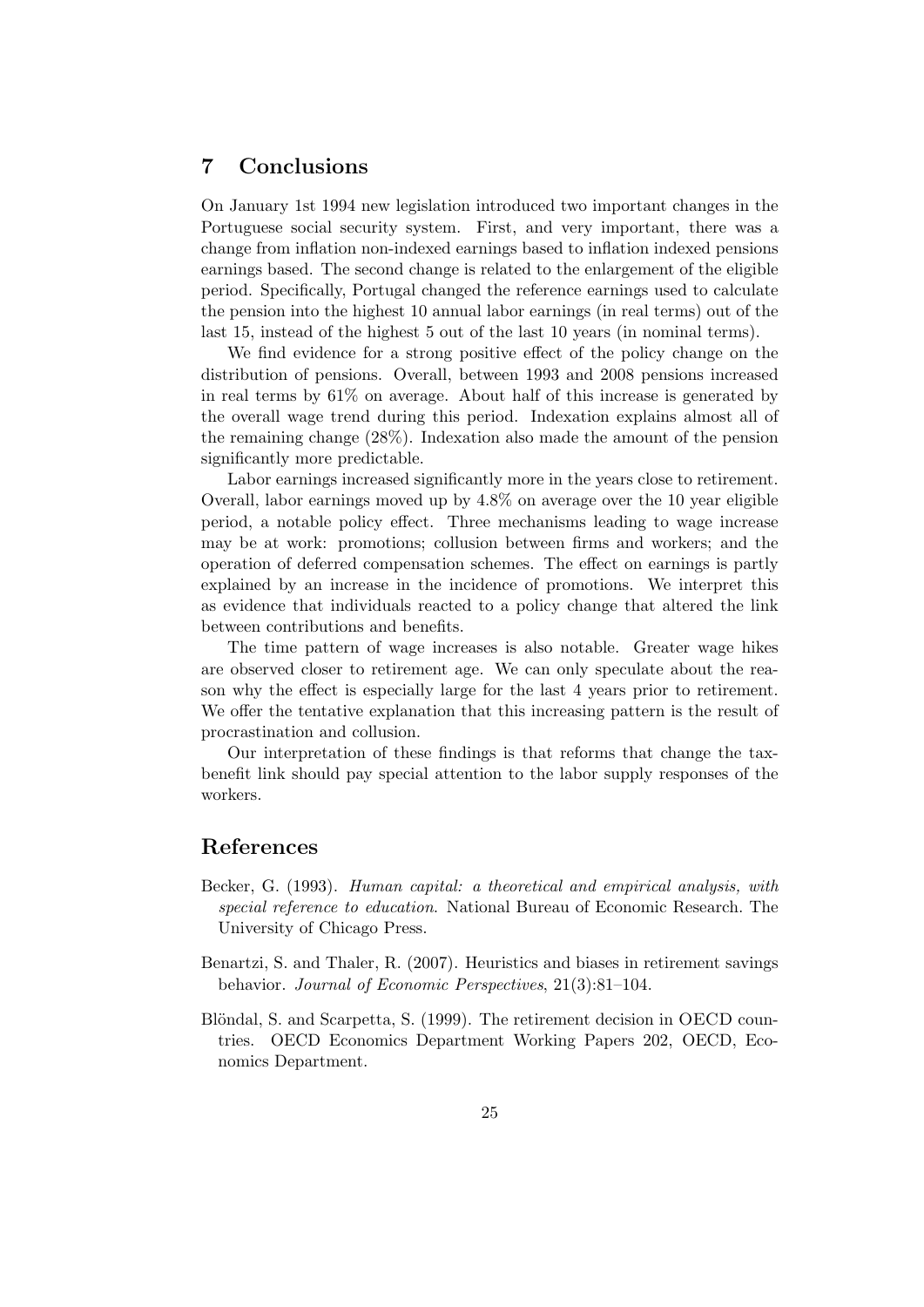- Boeri, T., Börsch-Supan, A., and Tabellini, G. (2001). Would you like to shrink the welfare state? A survey of European citizens. Economic Policy, 16(32):7–50.
- Boeri, T. and Van Ours, J. C. (2008). The Economics of Imperfect Labor Markets. Princeton University Press.
- Cardoso, A. R. (2006). Wage mobility: Do institutions make a difference? A replication study comparing Portugal and the UK. Labour Economics, 13(3):387–404.
- Cardoso, A. R. and Portugal, P. (2005). Contractual wages and the wage cushion under different bargaining settings. Journal of Labor Economics, 23(4):875–874.
- Chan, S. and Stevens, A. H. (2008). What you don't know can't help you: Pension knowledge and retirement decision-making. The Review of Economics and Statistics, 90(2):253–266.
- Disney, R. (2004). Are contributions to public pension programmes a tax on employment? *Economic Policy*, 19(39):267–311.
- Disney, R. and Smith, S. (2002). The labour supply effect of the abolition of the earnings rule for older workers in the United Kingdom. Economic Journal, 112(478):C136–C152.
- Dominitz, J., Manski, C., and Heinz, J. (2003). Will social security be there for you?: How Americans perceive their benefits. NBER Working Papers 9798, National Bureau of Economic Research, Inc.
- Feldstein, M. (2005). Rethinking social insurance. American Economic Review,  $95(1):1-24.$
- Fisher, W. and Keuschnigg, C. (2010). Pension reform and labor market incentives. Journal of Population Economics, 23(2):769–803.
- Fortin, N., Lemieux, T., and Firpo, S. (2011). Decomposition Methods in Economics, volume 4 of Handbook of Labor Economics, chapter 1, pages 1–102. Elsevier.
- Gruber, J. and Wise, D. (2004). Social Security Programs and Retirement around the World: Micro-Estimation. NBER Books. National Bureau of Economic Research, Inc.
- Keuschnigg, C. and Keuschnigg, M. (2004). Aging, labor markets, and pension reform in Austria. FinanzArchiv: Public Finance Analysis, 60(3):359–392.
- Krueger, A. B. and Summers, L. H. (1988). Efficiency wages and the interindustry wage structure. Econometrica, 56(2):pp. 259–293.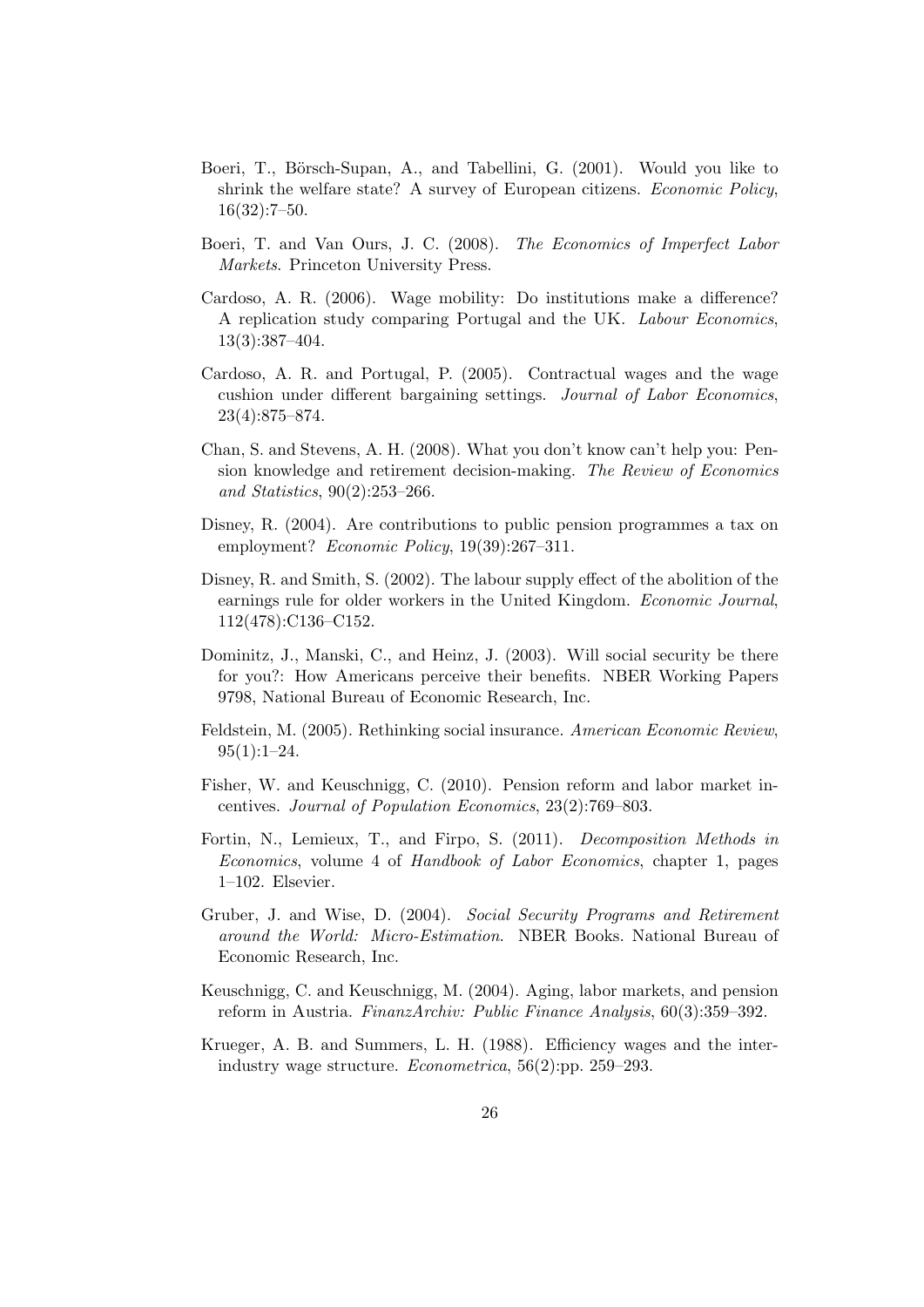Lazear, E. (1998). Personnel economics for managers. Wiley.

- Liebman, J., Luttmer, E., and Seif, D. (2009). Labor supply responses to marginal social security benefits: Evidence from discontinuities. Journal of Public Economics, 93(11-12):1208–1223.
- Lynch Jr., J. and Zauberman, G. (2006). When do you want it? Time, decisions, and public policy. Journal of Public Policy & Marketing, 25(1):67–78.
- Madrian, B. and Shea, D. (2001). The power of suggestion: Inertia in 401(k) participation and savings behavior. The Quarterly Journal of Economics, 116(4):1149–1187.
- Martins, P., Novo, A., and Portugal, P. (2009). Increasing the legal retirement age: The impact on wages, worker flows and firm performance. IZA Discussion Papers 4187.
- O'Donoghue, T. and Rabin, M. (2001). Choice and procrastination. The Quarterly Journal of Economics,  $116(1):121-160$ .
- OECD (2001). OECD economic surveys: Portugal 2001.
- Oi, W. Y. and Idson, T. L. (1999). Firm size and wages. In Ashenfelter, O. and Card, D., editors, Handbook of Labor Economics, volume 3 of Handbook of Labor Economics, chapter 33, pages 2165–2214. Elsevier.
- Raposo, P. S. and Van Ours, J. C. (2010). How working time reduction affects jobs and wages. Economics Letters, 106(1):61–63.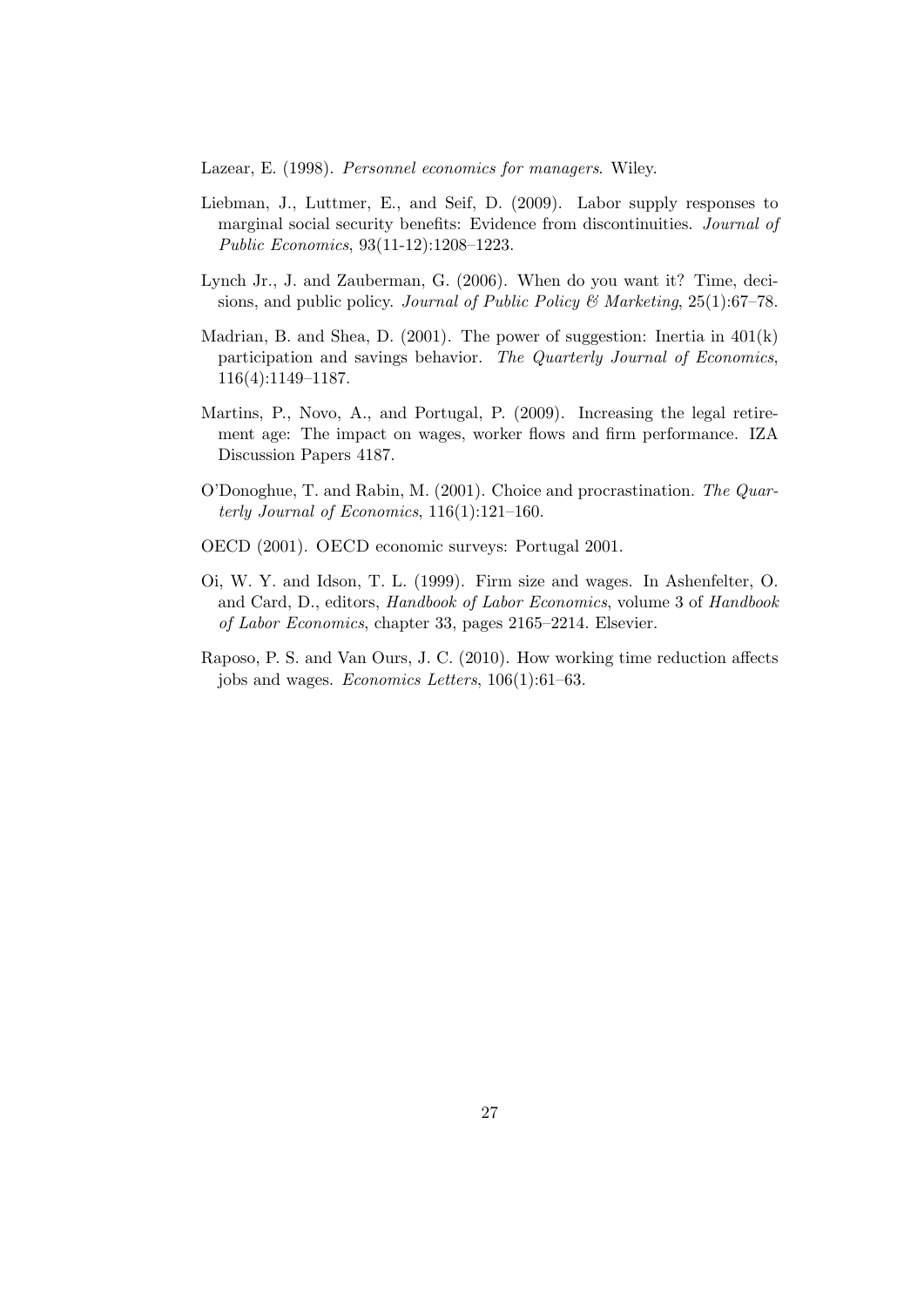#### 8 Appendices

#### Appendix A - Description of variables

Pension: Refers to the retirement pension. It is the monthly amount calculated on accrued seniority at retirement, which is a weighted average of the labor earnings obtained throughout a period in the person's working career. It is calculated according to the pre- and post-reform rules (own calculations).

Retired worker: A worker is considered to be retired if he is over 55 years old, he exits the sample, and does not return to the employer-employee matched database.

Firm closure: A firm closure is observed if the identification number of one firm appeared in period t but did not appear in  $t+1$ ,  $t+2$ , and  $t+3$ .

Base wage: Labor earnings that are fixed and paid regularly on a monthly basis.

Total earnings: Labor earnings that are a combination of several components: base wage, regular payments (e.g., seniority and transportation), irregular benefits (profits and premia), and overtime hours payments.

Normal hours: Actual hours during a normal week at the going wage.

Overtime hours: Time worked in a week at an overtime premium (50% for the first hour, 75% for additional hours).

Total hours: Sum of normal and overtime hours.

Hourly earnings: Ratio between total earnings and total hours.

Promotion: Identified by the reported date of the last promotion in that year. Promotion is a categorical variable equaling one if the individual had a promotion in the last 12 months.

Tenure: Duration measured in years of current job or contract.

Age: Age of the individual measured in years.

Prime-age workers: workers aged between 35 and 45.

Education level: Seven education categories were defined: (1) Less than Ba-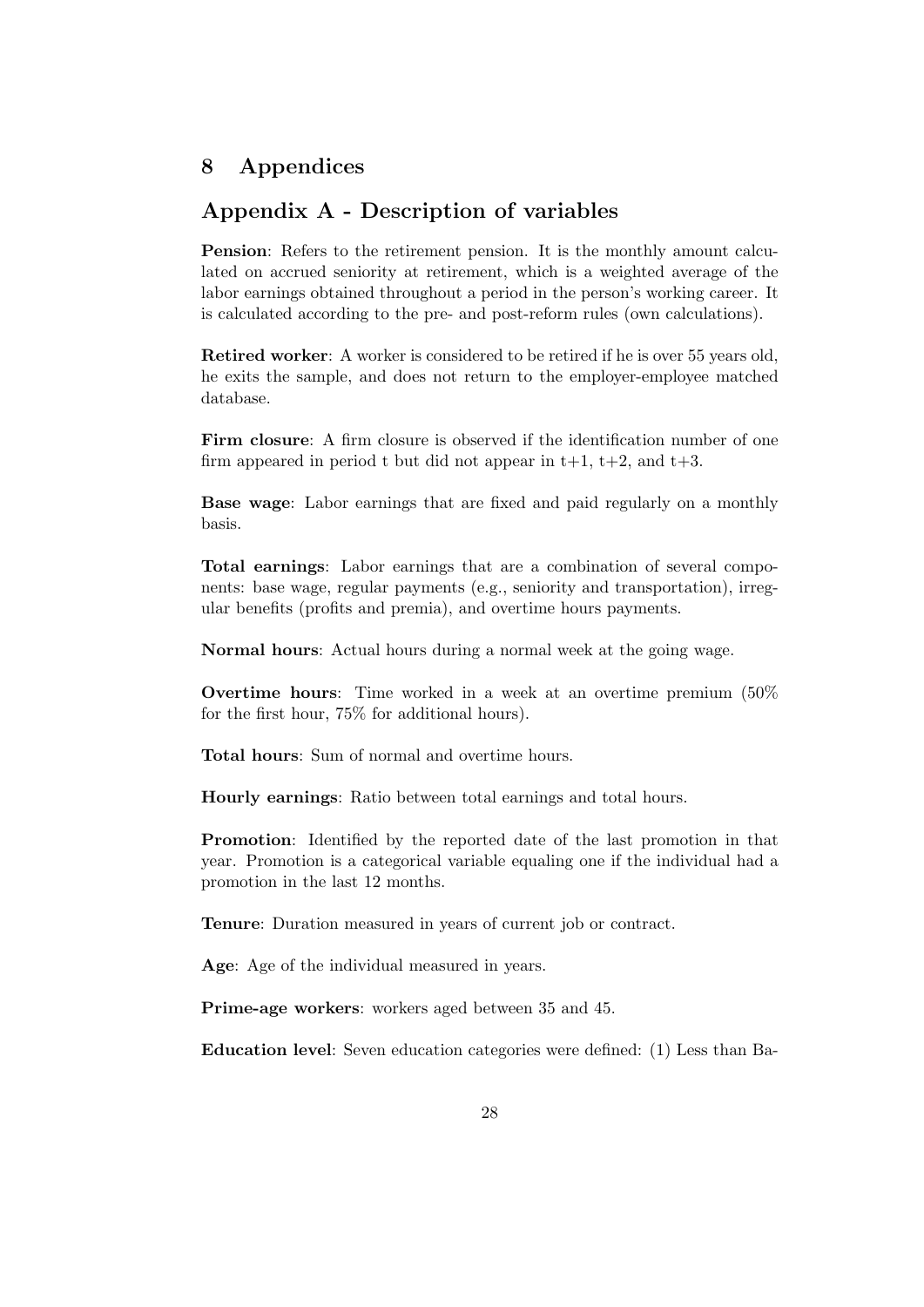sic School, which includes individuals with fewer than 4 years of schooling, (2) Basic School, which includes individuals with 4 completed years of schooling, (3) Preparatory, which includes individuals with 6 completed years of schooling, (4) Lower Secondary, which includes individuals with fewer than 10 years but more than 6 completed years of schooling, (5) Upper Secondary, which includes individuals with secondary schooling, (6) College, which includes individuals with at least a bachelor degree, and (7) undefined category, for the individuals with an undefined level of education.

Firm size: The number of workers currently working in the firm, measured in logarithm.

Industry: Six categories were defined: (1)Manufacturing, (2)Construction, (3)Commerce, (4)Transports, (5)Financial, and (6)Education/Health.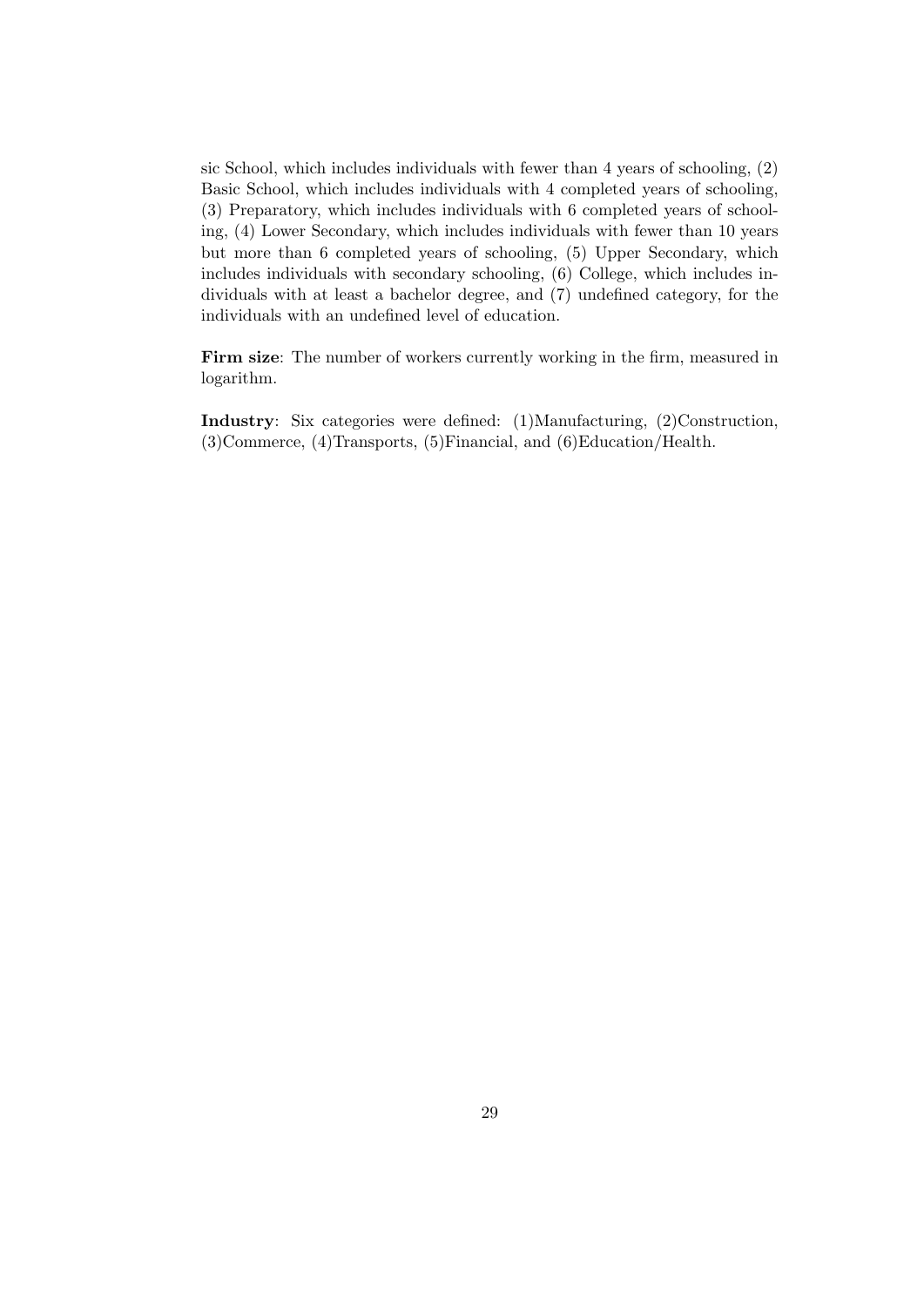|                                   |           | Non-retired workers | Retired workers |           |
|-----------------------------------|-----------|---------------------|-----------------|-----------|
|                                   | 1993      | 2003                | 1993            | 2003      |
|                                   | (1)       | (2)                 | (3)             | (4)       |
| Base wage (real euros)            | 245.69    | 289.60              | 243.84          | 292.93    |
| Monthly earnings (real euros)     | 294.54    | 353.14              | 289.04          | 355.33    |
| Hourly earnings (real euros)      | 1.67      | 2.07                | 1.62            | 2.05      |
| Total hours (per week)            | 41.74     | 39.98               | 42.34           | 40.40     |
| Normal hours (per week)           | 41.15     | 39.39               | 41.81           | $39.62\,$ |
| Overtime hours (per week)         | 0.59      | 0.58                | 0.53            | 0.78      |
| Promotion (percentage 1-100)      | 13.80     | 12.14               | 8.19            | 8.42      |
| Tenure (years)                    | 10.50     | 8.73                | 18.09           | 16.35     |
| Age (years)                       | 36.57     | 36.52               | 55.81           | 55.44     |
| Education:                        |           |                     |                 |           |
| Less than Basic School            | 2.91      | 1.57                | 17.62           | 5.56      |
| <b>Basic School</b>               | 53.95     | 33.23               | 58.63           | 64.54     |
| Preparatory                       | 12.54     | 24.43               | 6.61            | 10.39     |
| Lower Secondary                   | 8.51      | 16.23               | 3.83            | 9.69      |
| <b>Upper Secondary</b>            | 14.85     | 16.30               | 7.73            | 4.45      |
| College                           | 4.52      | 6.80                | 2.88            | 3.99      |
| Undefined                         | 2.72      | 1.44                | 2.70            | 1.38      |
| Firm size (no.-workers)           | 2091      | 827                 | 1849            | 802       |
| Industry:                         |           |                     |                 |           |
| Manufacturing                     | 47.15     | 36.87               | 48.97           | 39.44     |
| Construction                      | 8.89      | 15.70               | 12.40           | 14.30     |
| Commerce                          | 19.61     | 24.55               | 19.00           | 21.51     |
| Transports                        | 11.64     | 8.97                | 13.68           | 14.58     |
| Financial services (except banks) | 3.63      | 5.78                | 3.43            | 5.95      |
| Education/Health                  | 1.76      | 3.83                | 2.52            | 4.22      |
| Banking services                  | 7.32      | 4.30                |                 |           |
| No. Observations                  | 1,358,802 | 1,566,083           | 165,292         | 123,304   |

### Appendix B - Descriptive statistics

Notes: This table reports summary statistics (mean) for 1993 and 2003, the two base years used in the analysis. Columns (1) to (3) are statistics computed using non-retired male workers and columns (3) to (5) are computed using the sample of male workers who retired in the given years. Variables represented are those described in detail in Appendix A. The units are explained in front of the variables, while Education and Industry are shown as a percentage.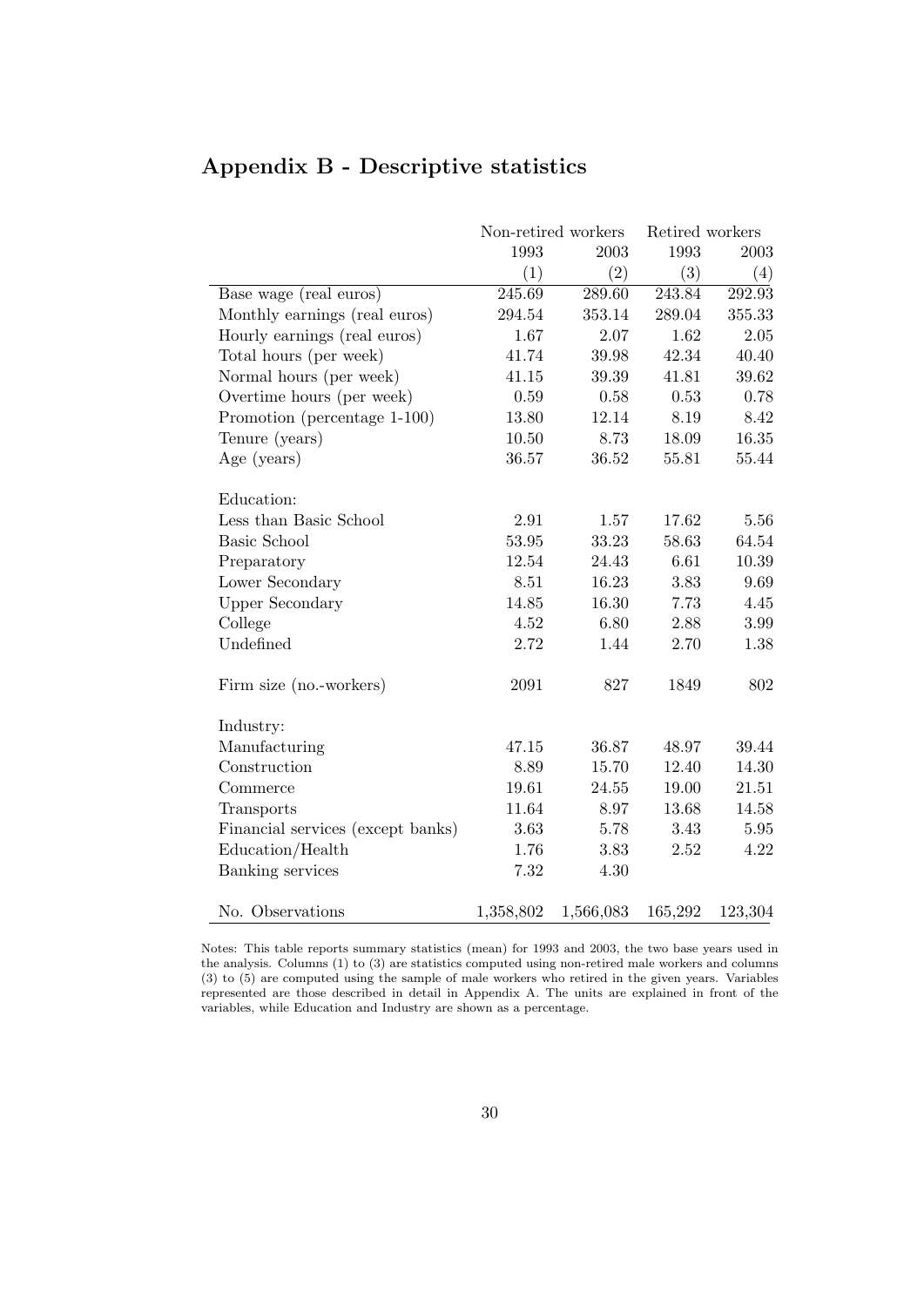#### Appendix C - Wage setting in Portugal

Portugal is considered to have a regulated labor market, with minimum wages, strong employment protection, and collective bargaining widely applied (OECD (2001) and Cardoso (2006)). In the 1990s Portugal was characterized by low unemployment rates, approximately 3-4 percentage points below the EU-15 average. In 1994 the minimum legal monthly wage was 246 euros. The mandatory minimum wage represented around 37% of the median total monthly earnings of full-time employees (Eurostat).<sup>14</sup>

Concerning the bargaining mechanisms, the Portuguese collective bargaining regime calls for direct negotiation between unions and employers' associations, establishing the minimum conditions of the base wage for each job title, the normal hours of work, and overtime pay. Collective agreements are typically updated annually. Most of those are settled at the industry level, but there are also firm-level agreements. Even though industry collective bargaining is clearly predominant in Portugal, firm-level bargaining, more common in large public companies, affects only 3% of the workers.

Since the Portuguese government often decides to extend collective agreements to workers not covered, the impact of collective bargaining reaches more than the union members. In this sense, the impact of collective bargaining on a given worker or firm is essentially unrelated to the fact of the worker being a member of a union or not, or the firm belonging to an employer association. In fact, firms can offer better conditions than those established by the collective agreement. In particular, they can pay higher wages to their workers. Cardoso and Portugal (2005) call this the "wage cushion", the difference between the contractual part of the wage and the actual wage. They estimate that in 1999 actual wages exceeded the level of bargained wages by 20-50%.

<sup>&</sup>lt;sup>14</sup>Minimum wage is updated every year by government proposal, taking into account inflation and GDP growth as well as the labor unions' expectations.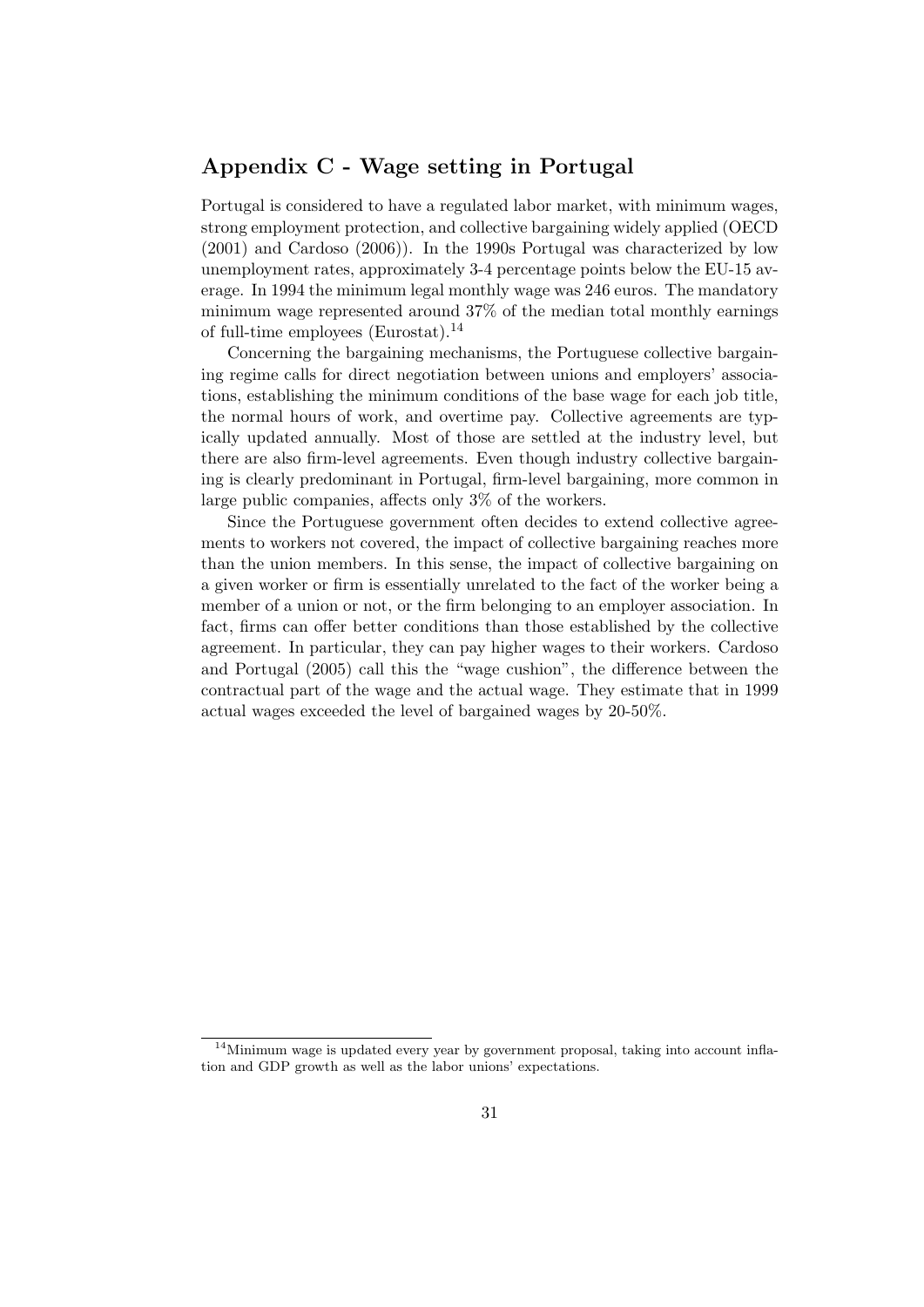## WORKING PAPERS

## 2013

01|13 Macroeconomic forecasting using lowfrequency filters

João Valle Azevedo | Ana Pereira

02|13 Everything you always wanted to know about sex discrimination Ana Rute Cardoso | Paulo Guimarães |

Pedro Portugal

- 03|13 Is there a role for domestic demand pressure on export performance? Paulo Soares Esteves | António Rua
- 04|13 Ageing and fiscal sustainability in a small euro area economy

Gabriela Castro | José R. Maria | Ricardo Mourinho Félix | Cláudia Rodrigues Braz

- 05|13 Mind the gap! The relative wages of immigrants in the Portuguese labour market Sónia Cabral | Cláudia Duarte
- 06|13 Foreign direct investment and institutional reform: Evidence and an application to Portugal

Paulo Júlio | Ricardo Pinheiro-Alves | José Tavares

- 07|13 Monetary policy shocks: We got news! Sandra Gomes | Nikolay Iskrev | Caterina Mendicino
- 08|13 Competition in the Portuguese Economy: Estimated price-cost margins under imperfect labour markets

João Amador | Ana Cristina Soares

09|13 The sources of wage variation: a threeway high-dimensional fixed effects regression model

> Sonia Torres | Pedro Portugal | John T. Addison | Paulo Guimarães

10|13 The output effects of (non-separable) government consumption at the zero lower bound

Valerio Ercolani | João Valle e Azevedo

11|13 Fiscal multipliers in a small euro area economy: How big can they get in crisis times?

Gabriela Castro | Ricardo M. Felix | Paulo Julio | Jose R. Maria

- 12|13 Survey evidence on price and wage rigidities in Portugal Fernando Martins
- 13|13 Characterizing economic growth paths based on new structural change tests Nuno Sobreira | Luis C. Nunes | Paulo M. M. Rodrigues
- 14|13 Catastrophic job destruction Anabela Carneiro | Pedro Portugal | José

Varejão

15|13 Output effects of a measure of tax shocks based on changes in legislation for Portugal

Manuel Coutinho Pereira | Lara Wemans

16|13 Inside PESSOA - A detailed description of the model

> Vanda Almeida | Gabriela Castro | Ricardo M. Félix | Paulo Júlio | José R. Maria

- 17|13 Macroprudential regulation and macroeconomic activity Sudipto Karmakar
- 18|13 Bank capital and lending: An analysis of commercial banks in the United States Sudipto Karmakar | Junghwan Mok

I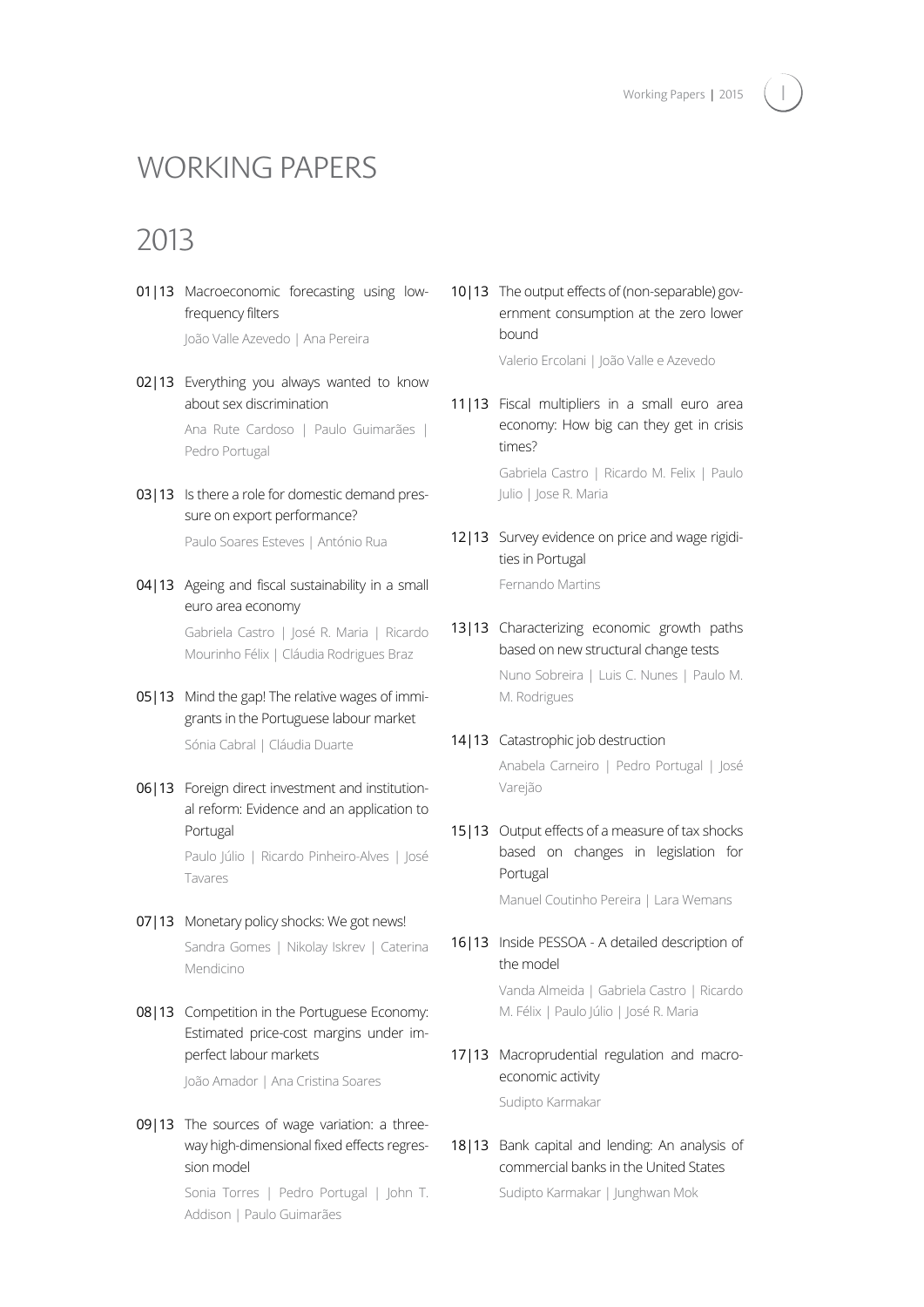## 2014

- 1|14 Autoregressive augmentation of MIDAS regressions Cláudia Duarte
- 2|14 The risk-taking channel of monetary policy – exploring all avenues Diana Bonfim | Carla Soares
- 3|14 Global value chains: Surveying drivers, measures and impacts João Amador | Sónia Cabral
- 4|14 Has US household deleveraging ended? a model-based estimate of equilibrium debt Bruno Albuquerque | Ursel Baumann | Georgi Krustev
- 5|14 The weather effect: estimating the effect of voter turnout on electoral outcomes in italy

Alessandro Sforza

- 6|14 Persistence in the banking industry: fractional integration and breaks in memory Uwe Hassler | Paulo M.M. Rodrigues | Antonio Rubia
- 7|14 Financial integration and the great leveraging Daniel Carvalho
- 8114 Euro area structural reforms in times of a global crisis Sandra Gomes
- 9|14 Labour demand research: towards a better match between better theory and better data John T. Addison | Pedro Portugal | José

Varejão

- 10|14 Capital inflows and euro area long-term interest rates Daniel Carvalho | Michael Fidora
- 11|14 Misallocation and productivity in the lead up to the Eurozone crisis Daniel A. Dias | Carlos Robalo Marquesz | Christine Richmond
- 12|14 Global value chains: a view from the euro area

João Amador | Rita Cappariello | Robert Stehrer

13|14 A dynamic quantitative macroeconomic model of bank runs

Elena Mattana | Ettore Panetti

14|14 Fiscal devaluation in the euro area: a model-based analysis

S. Gomes | P. Jacquinot | M. Pisani

15|14 Exports and domestic demand pressure: a dynamic panel data model for the euro area countries

Elena Bobeica | Paulo Soares Esteves | António Rua | Karsten Staehr

16|14 Real-time nowcasting the US output gap: singular spectrum analysis at work

Miguel de Carvalho | António Rua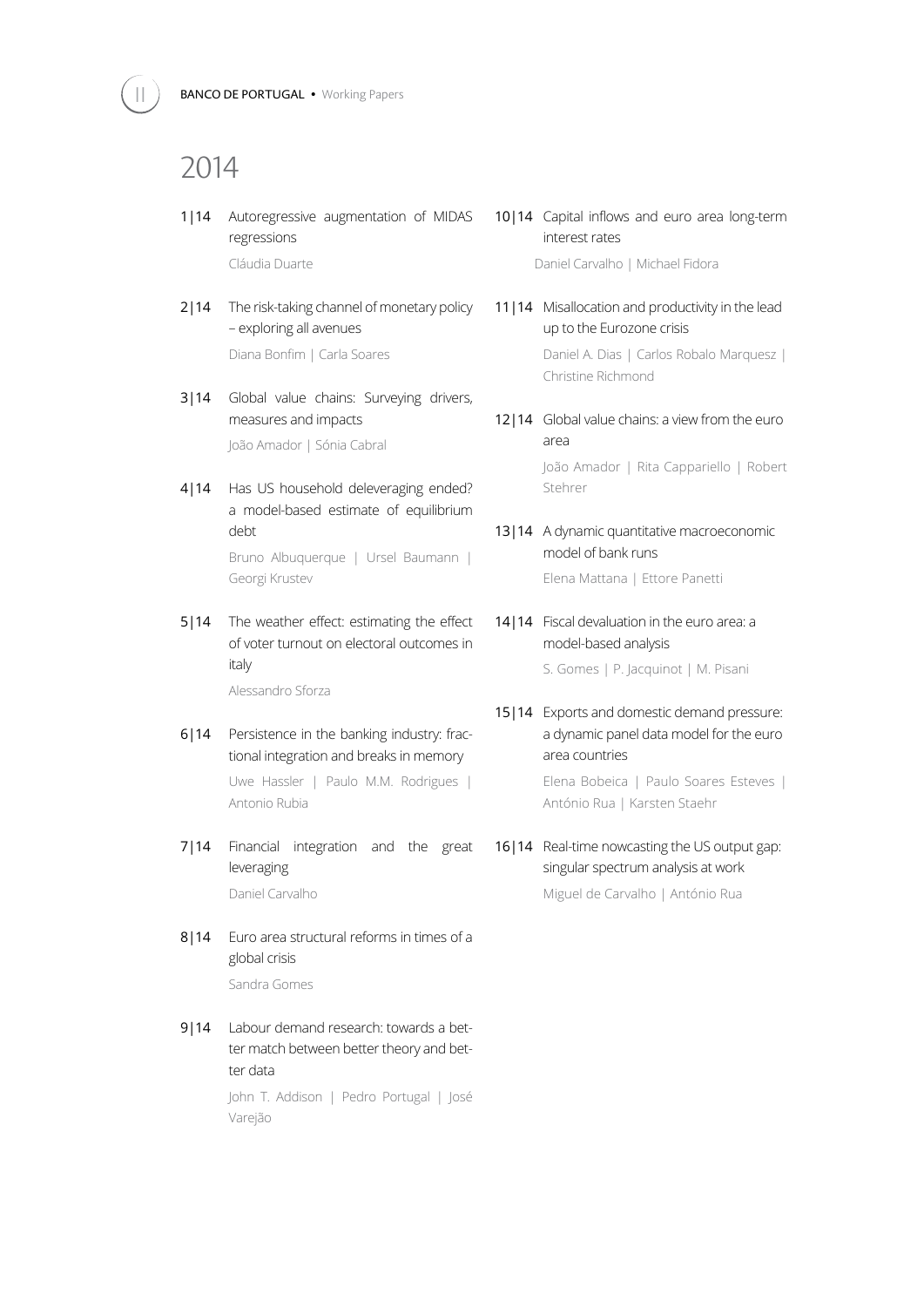

## 2015

1|15 Unpleasant debt dynamics: can fiscal consolidations raise debt ratios? Gabriela Castro | Ricardo M. Félix | Paulo Júlio | José R. Maria

#### 2|15 Macroeconomic forecasting starting from survey nowcasts

João Valle e Azevedo | Inês Gonçalves

3|15 Capital regulation in a macroeconomic model with three layers of default

> Laurent Clerc | Alexis Derviz | Caterina Mendicino | Stephane Moyen | Kalin Nikolov | Livio Stracca | Javier Suarez | Alexandros P. Vardoulakis

4|15 Expectation-driven cycles: time-varying effects

Antonello D'Agostino | Caterina Mendicino

5|15 Seriously strengthening the tax-benefit link

Pedro Portugal | Pedro S. Raposo